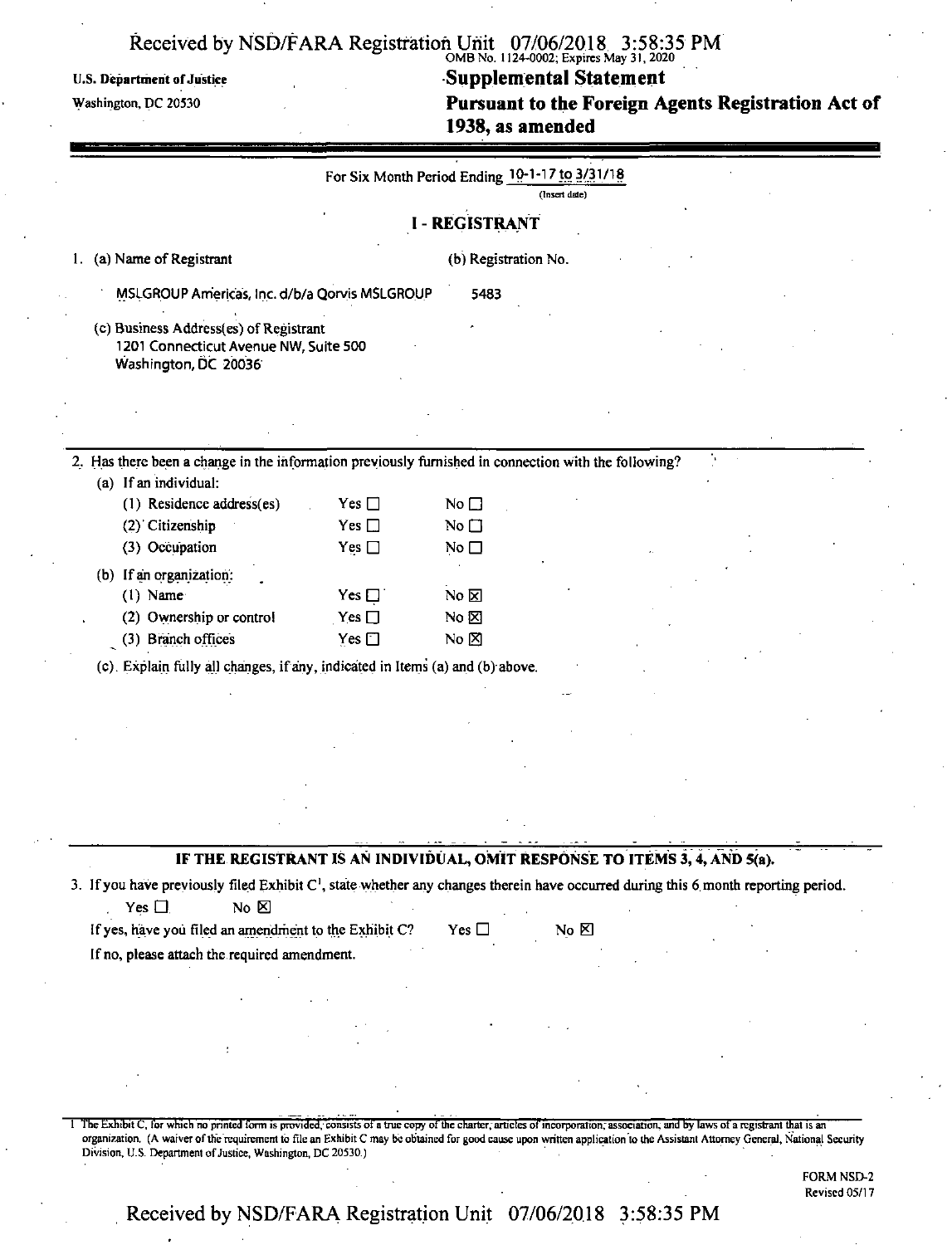4! (a) Have any persons ceased acting as partners, officers, directors or similar officials ofthe registrant during this 6 month reporting period?  $Yes \Box$  No  $\boxtimes$ If yes, furnish the following information: Name and Date Connection Ended Position 2012 Position 2012 Date Connection Ended (PAGE 2) (b) Have any persons become partners, officers, directors or similar officials during this 6 month reporting period?<br>Yes  $\Box$  No  $\boxtimes$ Ifyes, furnish the following information: Name **Residence Address** Citizenship Position Date Assumed 5. (a) Has any person named in Item 4(b) rendered services directly in furtherance of the interests of any foreign principal?<br>Yes  $\Box$  No  $\boxtimes$ If yes, identify each such person and describe the service rendered. (b) During this six month reporting period, has the registrant hired as employees or in any other capacity, any persons who rendered or will render services to the registrant directly in furtherance ofthe interests of any foreign principal(s) in other than a clerical or secretarial, or in a related or similar capacity? Yes  $\boxtimes$  No  $\boxdot$ . Name Residence Address Citizenship ' Position Date Assumed See Attachment (c) Have any employees or individuals, who have filed a short form registration statement, terminated their employment or connection with the registrant during this 6 month reporting period? Yes  $\boxtimes$  No  $\Box$ If yes, furnish the following information: Name **Position or Connection** Date Terminated See Attachment (d) Have any employees or individuals, who have filed a short form registration statement, terminated their connection with any foreign principal during this 6 month reporting period? Yes  $\boxtimes$  No  $\Box$ If yes, furnish the following information: Name Results and Position or Connection Foreign Principal Date Terminated **Position** Position or Connection DayidASmart Executive Vice President' Kingdom of Saudi Arabia 03/31/2018 6. Have short form registration statements been filed by all of the persons named in Items  $\tilde{S}(a)$  and  $\tilde{S}(b)$  of the supplemental statement?  $Yes \boxtimes$  No  $\Box$ If no, list names of persons who have not filed the required statement.  $\overline{\phantom{a}}$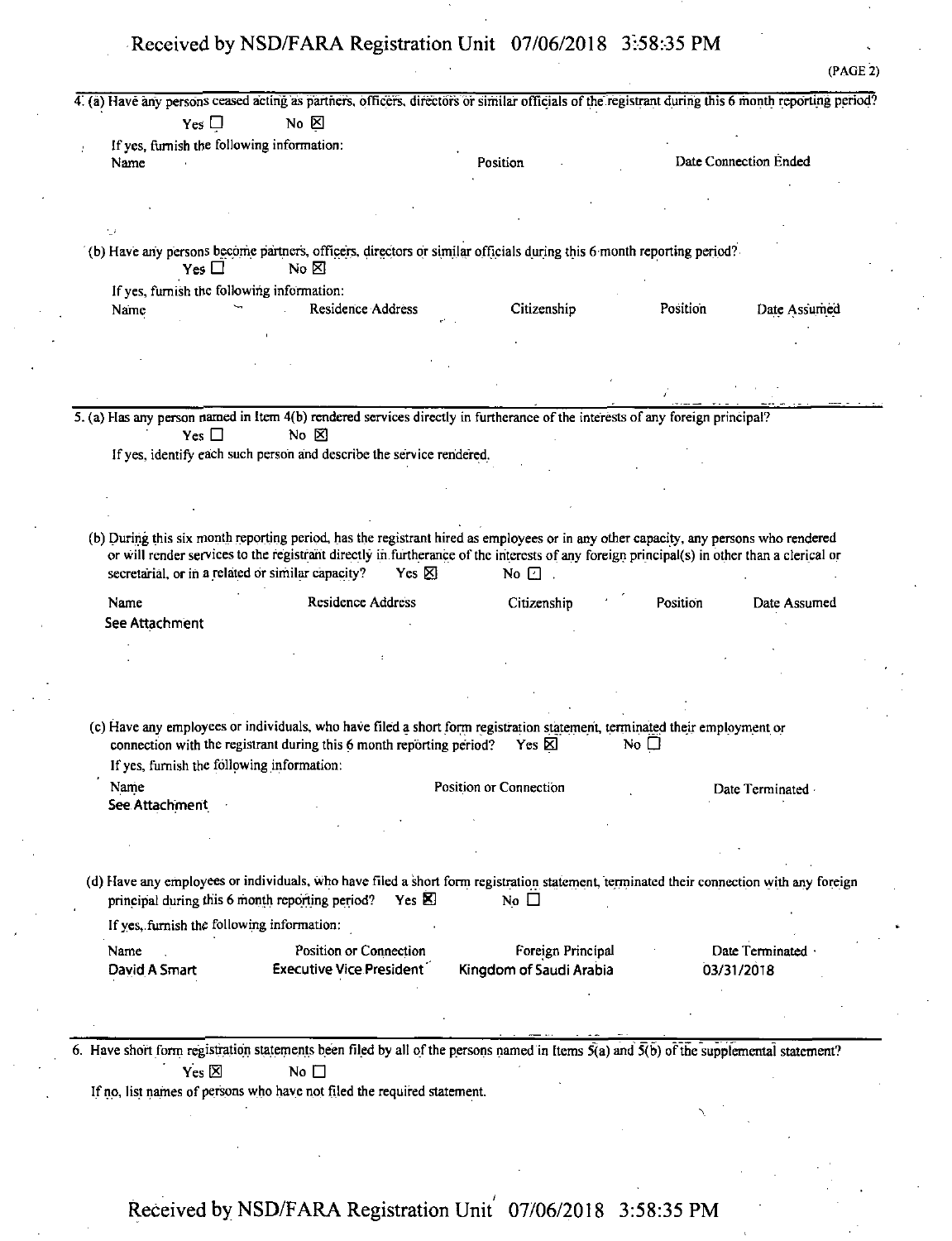| PAGE. | J.<br>- 1 |
|-------|-----------|
|       |           |

| <b>II - FOREIGN PRINCIPAL</b>                                                                                                                                                                                                                                                                                                                                          |                                                       |                     |                 |
|------------------------------------------------------------------------------------------------------------------------------------------------------------------------------------------------------------------------------------------------------------------------------------------------------------------------------------------------------------------------|-------------------------------------------------------|---------------------|-----------------|
| 7. Has your connection with any foreign principal ended during this 6 month reporting period?<br>If yes, furnish the following information:                                                                                                                                                                                                                            |                                                       | Yes $\square$       | $No \times$     |
| Foreign Principal                                                                                                                                                                                                                                                                                                                                                      |                                                       | Date of Termination |                 |
|                                                                                                                                                                                                                                                                                                                                                                        |                                                       |                     |                 |
|                                                                                                                                                                                                                                                                                                                                                                        |                                                       |                     |                 |
|                                                                                                                                                                                                                                                                                                                                                                        |                                                       |                     |                 |
|                                                                                                                                                                                                                                                                                                                                                                        |                                                       |                     |                 |
|                                                                                                                                                                                                                                                                                                                                                                        |                                                       |                     |                 |
|                                                                                                                                                                                                                                                                                                                                                                        |                                                       |                     |                 |
| 8. Have you acquired any new foreign principal( $s$ ) <sup>2</sup> during this 6 month reporting period?<br>If yes, furnish th following information:                                                                                                                                                                                                                  |                                                       | Yes $\square$       | $No \nsubseteq$ |
| Name and Address of Foreign Principal(s)                                                                                                                                                                                                                                                                                                                               |                                                       | Date Acquired       |                 |
|                                                                                                                                                                                                                                                                                                                                                                        |                                                       |                     |                 |
|                                                                                                                                                                                                                                                                                                                                                                        |                                                       |                     |                 |
|                                                                                                                                                                                                                                                                                                                                                                        |                                                       |                     |                 |
|                                                                                                                                                                                                                                                                                                                                                                        |                                                       |                     |                 |
|                                                                                                                                                                                                                                                                                                                                                                        |                                                       |                     |                 |
| 9. In addition to those named in Items 7 and 8, if any, list foreign principal(s) <sup>2</sup> whom you continued to represent during the 6 month                                                                                                                                                                                                                      |                                                       |                     |                 |
| reporting period.                                                                                                                                                                                                                                                                                                                                                      |                                                       |                     |                 |
| Kingdom of Saudi Arabia<br><b>Republic of Equatorial Guinea</b>                                                                                                                                                                                                                                                                                                        |                                                       |                     |                 |
|                                                                                                                                                                                                                                                                                                                                                                        |                                                       |                     |                 |
|                                                                                                                                                                                                                                                                                                                                                                        |                                                       |                     |                 |
|                                                                                                                                                                                                                                                                                                                                                                        |                                                       |                     |                 |
|                                                                                                                                                                                                                                                                                                                                                                        |                                                       |                     |                 |
| 10. (a) Have you filed exhibits for the newly acquired foreign principal(s), if any, listed in Item 8?                                                                                                                                                                                                                                                                 |                                                       |                     |                 |
| Exhibit A <sup>3</sup><br>No $\square$<br>$Yes \Box$                                                                                                                                                                                                                                                                                                                   |                                                       |                     |                 |
| Exhibit B <sup>4</sup><br>Yes $\Box$<br>No $\Box$                                                                                                                                                                                                                                                                                                                      |                                                       |                     |                 |
| If no, please attach the required exhibit.                                                                                                                                                                                                                                                                                                                             |                                                       |                     |                 |
| (b) Have there been any changes in the Exhibits A and B previously filed for any foreign principal whom you                                                                                                                                                                                                                                                            |                                                       |                     |                 |
| represented during this six month period?<br>If yes, have you filed an amendment to these exhibits?                                                                                                                                                                                                                                                                    | Yes $\boxtimes$<br>No $\Box$<br>Yes 図<br>No $\square$ |                     |                 |
| If no, please attach the required amendment.                                                                                                                                                                                                                                                                                                                           |                                                       |                     |                 |
|                                                                                                                                                                                                                                                                                                                                                                        |                                                       |                     |                 |
|                                                                                                                                                                                                                                                                                                                                                                        |                                                       |                     |                 |
| 2 The term "foreign principal" includes, in addition to those defined in Section 1(b) of the Act, an individual organization any of whose activities are directly or indirectly                                                                                                                                                                                        |                                                       |                     |                 |
| supervised, directed, controlled, financed, or subsidized in whole or in major part by a foreign government, foreign political party, foreign organization or foreign individual.<br>(See Rule 100(a) (9)). A registrant who represents more than one foreign principal is required to list in the statements he files under the Act only those principals for whom he |                                                       |                     |                 |
| is not entitled to claim exemption under Section 3 of the Act. (See Rule 208.)<br>3 The Exhibit A, which is filed on Form NSD-3, sets forth the information required to be disclosed concerning each foreign principal.                                                                                                                                                |                                                       |                     |                 |
| 4 The Exhibit B, which is filed on Form NSD-4, sets forth the information concerning the agreement or understanding between the registrant and the<br>foreign principal.                                                                                                                                                                                               |                                                       |                     |                 |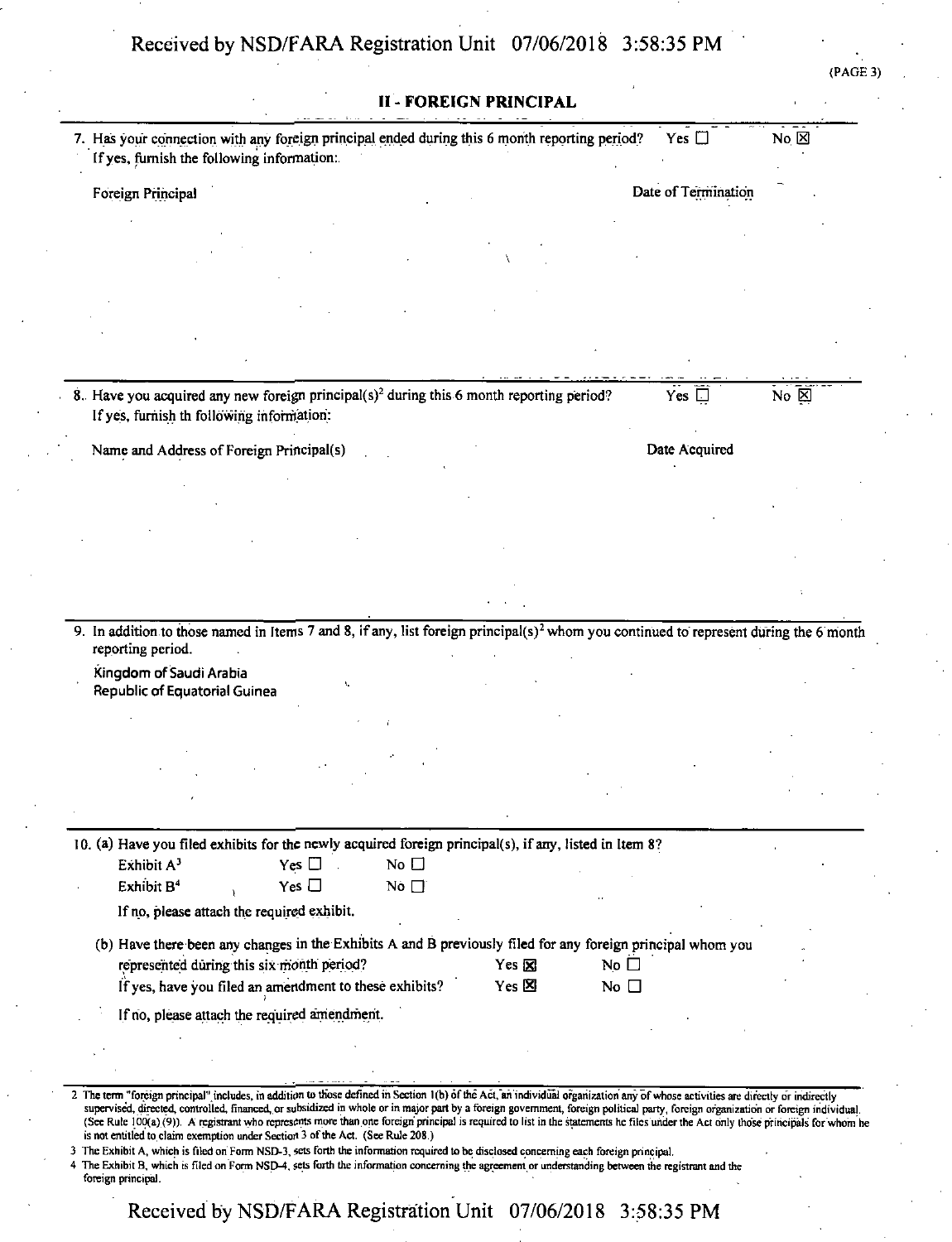(PAGE 4)

#### **III-ACTIVITIES**

11. During this 6 month reporting period, have you engaged in any activities for or rendered any services to any foreign principal named in Items 7, 8, or 9 of this statement? Yes  $\boxtimes$  Yes  $\boxtimes$  No  $\Box$ 

Ifyes, identify each foreign principal and describe in full detail your activities and services:

See Attachment

12. During this 6 month reporting period, have you on behalf of any foreign principal engaged in political activity<sup>5</sup> as defined below? Yes  $\boxtimes$  No  $\Box$ 

Ifyes, identify each such foreign principal and describe in full detail all such political activity, indicating, among other things, the relations, interests and policies sought to be influenced and the means employed to achieve this purpose. If the registrant arranged, sponsored or delivered speeches, lectures or radio and TV broadcasts, give details as to dates, places of delivery, names of speakers and subject matter.

See Attachment

13. In addition to the above described activities, if any, have you engaged in activity on your own behalf which benefits your foreign principal(s)? Yes  $\Box$  No  $\boxtimes$ 

If yes, describe fully.

5 "Political activity," as defined in Section 1(o) of the Act, means any activity that the person engaging in believes will, or that the person intends to, in any way influence any agency or official of the Government of the United States or any section of the public within the United States with reference to formulating, adopting or changing the domestic or Foreign policies of the United States or with reference to political or public interests, policies, or relations ofa government of a foreign country or a foreign political party.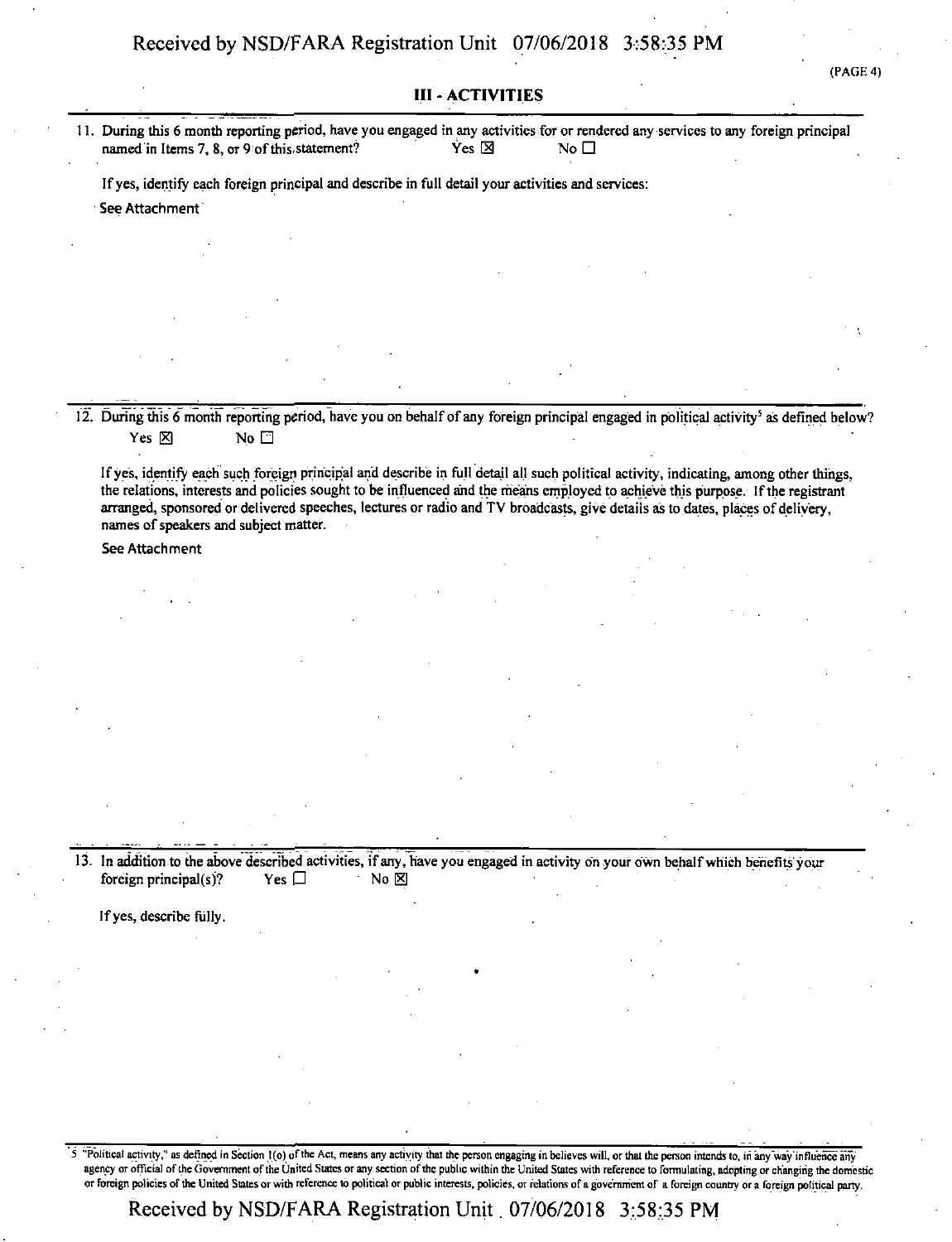#### **IV - FINANCIAL INFORMATION**

#### 14. (a) RECEIPTS-MONIES

| During this 6 month reporting period, have you received from any foreign principal named in Items 7, 8, or 9 of this     |                                |                         |  |
|--------------------------------------------------------------------------------------------------------------------------|--------------------------------|-------------------------|--|
| statement, or from any other source, for or in the interests of any such foreign principal, any contributions, income or |                                |                         |  |
| money either as compensation or otherwise?                                                                               | $Yes \nbox{\n\triangleright }$ | $\overline{N}$ o $\Box$ |  |

If no, explain why.

| Date              | From Whom .                                                                                                                                                                                                                                                                                                                                                                                                                    |                              | Purpose                      |              | Amount       |
|-------------------|--------------------------------------------------------------------------------------------------------------------------------------------------------------------------------------------------------------------------------------------------------------------------------------------------------------------------------------------------------------------------------------------------------------------------------|------------------------------|------------------------------|--------------|--------------|
| 02/05/2018        | Kingdom of Saudi<br>Arabia                                                                                                                                                                                                                                                                                                                                                                                                     |                              | <b>Expense reimbursement</b> |              | \$82,475.04  |
| 3/23/2018         | Kingdom of Saudi<br>Arabia                                                                                                                                                                                                                                                                                                                                                                                                     |                              | Expense reimbursement        |              | \$102,193.74 |
| 12/19/2017        | Kingdom of Saudi<br>Arabia                                                                                                                                                                                                                                                                                                                                                                                                     | <b>Expense reimbursement</b> |                              |              | \$63,937.00  |
|                   |                                                                                                                                                                                                                                                                                                                                                                                                                                |                              |                              |              |              |
|                   |                                                                                                                                                                                                                                                                                                                                                                                                                                |                              |                              |              | \$248,605.78 |
|                   |                                                                                                                                                                                                                                                                                                                                                                                                                                |                              |                              |              | Total        |
|                   | foreign principal named in Items 7, 8, or 9 of this statement?                                                                                                                                                                                                                                                                                                                                                                 |                              | Yes $\Box$                   | No ⊠         |              |
|                   | If yes, have you filed an Exhibit $D^8$ to your registration?<br>If yes, indicate the date the Exhibit D was filed.<br><b>RECEIPTS-THINGS OF VALUE</b><br>During this 6 month reporting period, have you received any thing of value <sup>9</sup> other than money from any foreign principal<br>named in Items 7, 8, or 9 of this statement, or from any other source, for or in the interests of any such foreign principal? | Date                         | Yes $\Box$                   | No $\square$ |              |
| Yes $\square$     | No $\boxtimes$                                                                                                                                                                                                                                                                                                                                                                                                                 |                              |                              |              |              |
|                   | If yes, furnish the following information:                                                                                                                                                                                                                                                                                                                                                                                     |                              |                              |              |              |
| Foreign Principal |                                                                                                                                                                                                                                                                                                                                                                                                                                | Date Received                | Thing of Value               |              | Purpose      |
|                   |                                                                                                                                                                                                                                                                                                                                                                                                                                |                              |                              |              |              |
|                   |                                                                                                                                                                                                                                                                                                                                                                                                                                |                              |                              |              |              |
|                   |                                                                                                                                                                                                                                                                                                                                                                                                                                |                              |                              |              |              |
|                   |                                                                                                                                                                                                                                                                                                                                                                                                                                |                              |                              |              |              |

6, 7 A registrant is required to file an Exhibit D if he collects or receives contributions, loans, moneys, or other things of value fora foreign principal, as part ofa fundraising campaign. (See Rule 201(e)).

- 8 An Exhibit D, for which no printed form is provided, sets forth an account of money collected or received as a result of a fundraising campaign and transmitted for a foreign principal.
- 9 Things ofvalue include but are not limited to gifts, interest free loans, expense free travel, favored stock purchases, exclusive rights, favored treatment over competitors,
- . "kickbacks," and the like.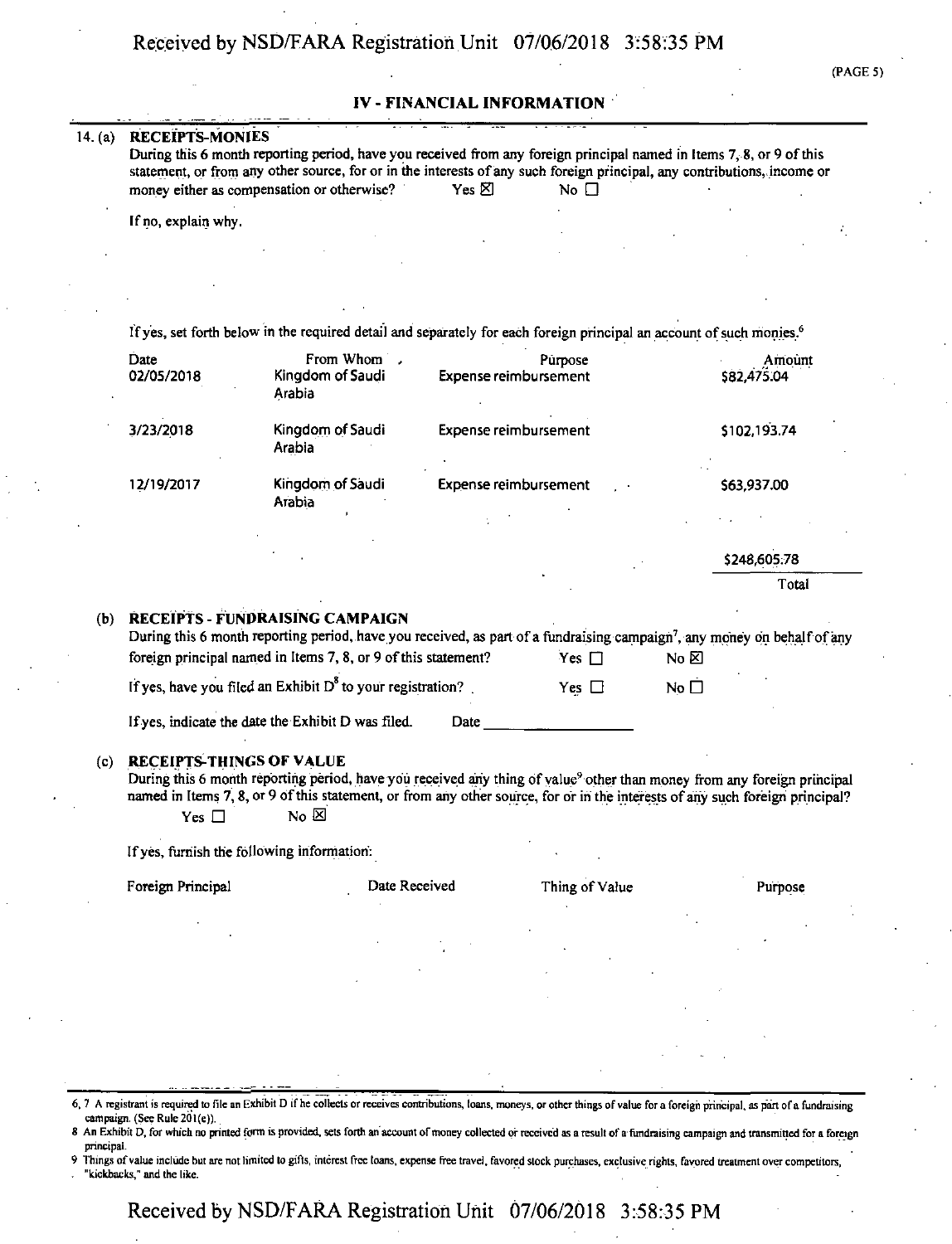| PAGE<br>ſ | π |  |
|-----------|---|--|
|           |   |  |

| During this 6 month reporting period, have you<br>(1) disbursed or expended monies in connection with activity on behalf of any foreign principal named in Items 7, 8, or<br>9 of this statement? Yes 区<br>No $\Box$<br>transmitted monies to any such foreign principal?<br>(2)<br>Yes $\Box$<br>No $\Sigma$<br>If no, explain in full detail why there were no disbursements made on behalf of any foreign principal.<br>If yes, set forth below in the required detail and separately for each foreign principal an account of such monies, including<br>monies transmitted, if any, to each foreign principal.<br>To Whom<br>Date<br>Purpose<br>Amount<br>See Attachment | 15. (a) | <b>DISBURSEMENTS-MONIES</b> |  |  |
|------------------------------------------------------------------------------------------------------------------------------------------------------------------------------------------------------------------------------------------------------------------------------------------------------------------------------------------------------------------------------------------------------------------------------------------------------------------------------------------------------------------------------------------------------------------------------------------------------------------------------------------------------------------------------|---------|-----------------------------|--|--|
|                                                                                                                                                                                                                                                                                                                                                                                                                                                                                                                                                                                                                                                                              |         |                             |  |  |
|                                                                                                                                                                                                                                                                                                                                                                                                                                                                                                                                                                                                                                                                              |         |                             |  |  |
|                                                                                                                                                                                                                                                                                                                                                                                                                                                                                                                                                                                                                                                                              |         |                             |  |  |
|                                                                                                                                                                                                                                                                                                                                                                                                                                                                                                                                                                                                                                                                              |         |                             |  |  |
|                                                                                                                                                                                                                                                                                                                                                                                                                                                                                                                                                                                                                                                                              |         |                             |  |  |
|                                                                                                                                                                                                                                                                                                                                                                                                                                                                                                                                                                                                                                                                              |         |                             |  |  |
|                                                                                                                                                                                                                                                                                                                                                                                                                                                                                                                                                                                                                                                                              |         |                             |  |  |
|                                                                                                                                                                                                                                                                                                                                                                                                                                                                                                                                                                                                                                                                              |         |                             |  |  |
|                                                                                                                                                                                                                                                                                                                                                                                                                                                                                                                                                                                                                                                                              |         |                             |  |  |
|                                                                                                                                                                                                                                                                                                                                                                                                                                                                                                                                                                                                                                                                              |         |                             |  |  |
|                                                                                                                                                                                                                                                                                                                                                                                                                                                                                                                                                                                                                                                                              |         |                             |  |  |
|                                                                                                                                                                                                                                                                                                                                                                                                                                                                                                                                                                                                                                                                              |         |                             |  |  |
|                                                                                                                                                                                                                                                                                                                                                                                                                                                                                                                                                                                                                                                                              |         |                             |  |  |
|                                                                                                                                                                                                                                                                                                                                                                                                                                                                                                                                                                                                                                                                              |         |                             |  |  |
|                                                                                                                                                                                                                                                                                                                                                                                                                                                                                                                                                                                                                                                                              |         |                             |  |  |
|                                                                                                                                                                                                                                                                                                                                                                                                                                                                                                                                                                                                                                                                              |         |                             |  |  |
|                                                                                                                                                                                                                                                                                                                                                                                                                                                                                                                                                                                                                                                                              |         |                             |  |  |
|                                                                                                                                                                                                                                                                                                                                                                                                                                                                                                                                                                                                                                                                              |         |                             |  |  |
|                                                                                                                                                                                                                                                                                                                                                                                                                                                                                                                                                                                                                                                                              |         |                             |  |  |
|                                                                                                                                                                                                                                                                                                                                                                                                                                                                                                                                                                                                                                                                              |         |                             |  |  |
|                                                                                                                                                                                                                                                                                                                                                                                                                                                                                                                                                                                                                                                                              |         |                             |  |  |
|                                                                                                                                                                                                                                                                                                                                                                                                                                                                                                                                                                                                                                                                              |         |                             |  |  |
|                                                                                                                                                                                                                                                                                                                                                                                                                                                                                                                                                                                                                                                                              |         |                             |  |  |
|                                                                                                                                                                                                                                                                                                                                                                                                                                                                                                                                                                                                                                                                              |         |                             |  |  |

## Received by NSD/FARA Registration Unit 07/06/2018 3:58:35 PM

Total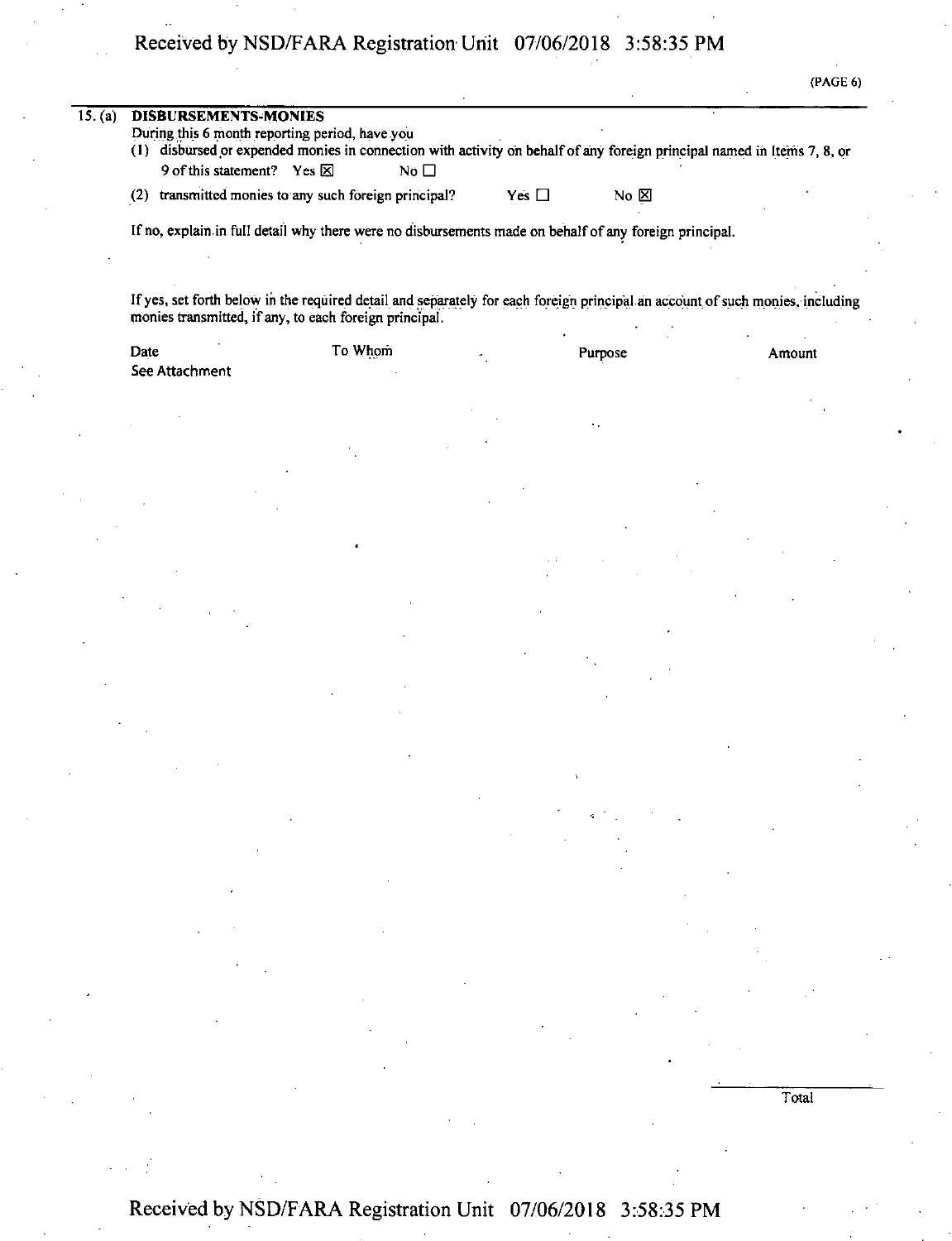#### **(b) DISBURSEMENTS-THINGS of value**

During this 6 month reporting period, have you disposed of anything of value<sup>10</sup> other than money in furtherance of or in connection with activities on behalf of any foreign principal named in Items 7, 8, or 9 of this statement?

 $Y$ es  $\Box$  No  $\boxtimes$ 

If yes, furnish the following information:

| Date                | Recipient<br>$\sim$                              | Foreign Principal         | Thing of Value | Purpose                  |
|---------------------|--------------------------------------------------|---------------------------|----------------|--------------------------|
|                     | $\epsilon$<br>$\sim$ $\sim$<br>٠<br>$\mathbf{r}$ | $\mathbf{A}$ .            | $\bullet$      |                          |
| ٠                   |                                                  | $\cdot$                   | $\bullet$      |                          |
|                     | $\bullet$                                        |                           | ÷              |                          |
| $\bullet$           | $\cdot$                                          | $\bullet$                 | $\cdot$        | $\overline{\phantom{a}}$ |
| $\lambda$<br>$\sim$ | $\sim$                                           | $\cdot$<br>$\bullet$<br>٠ |                |                          |
| $\cdot$             | $\sim$                                           | $\mathbf{r}$              |                | $\cdot$                  |
|                     |                                                  |                           |                |                          |

#### **(c) DISBURSEMENTS-POLITICAL CONTRIBUTIONS**

During this 6 month reporting period, have you from your own funds and on your own behalf either directly or through any other person, made any contributions of money or other things of value<sup>11</sup> in connection with an election to any political office, or in connection with any primary election, convention, or caucus held to select candidates for political office?

 $Yes \Box$  No  $\boxtimes$ 

If yes, furnish the following information:

| Date | Amount or Thing of Value | Political Organization or Candidate | Location of Event |
|------|--------------------------|-------------------------------------|-------------------|
|      |                          |                                     |                   |

See Attachment

10, II Things ofvalue include but are not limited to gifts, interest free loans, expense free travel, favored stock purchases, exclusive rights, favored treatment over competitors, "kickbacks," and the like.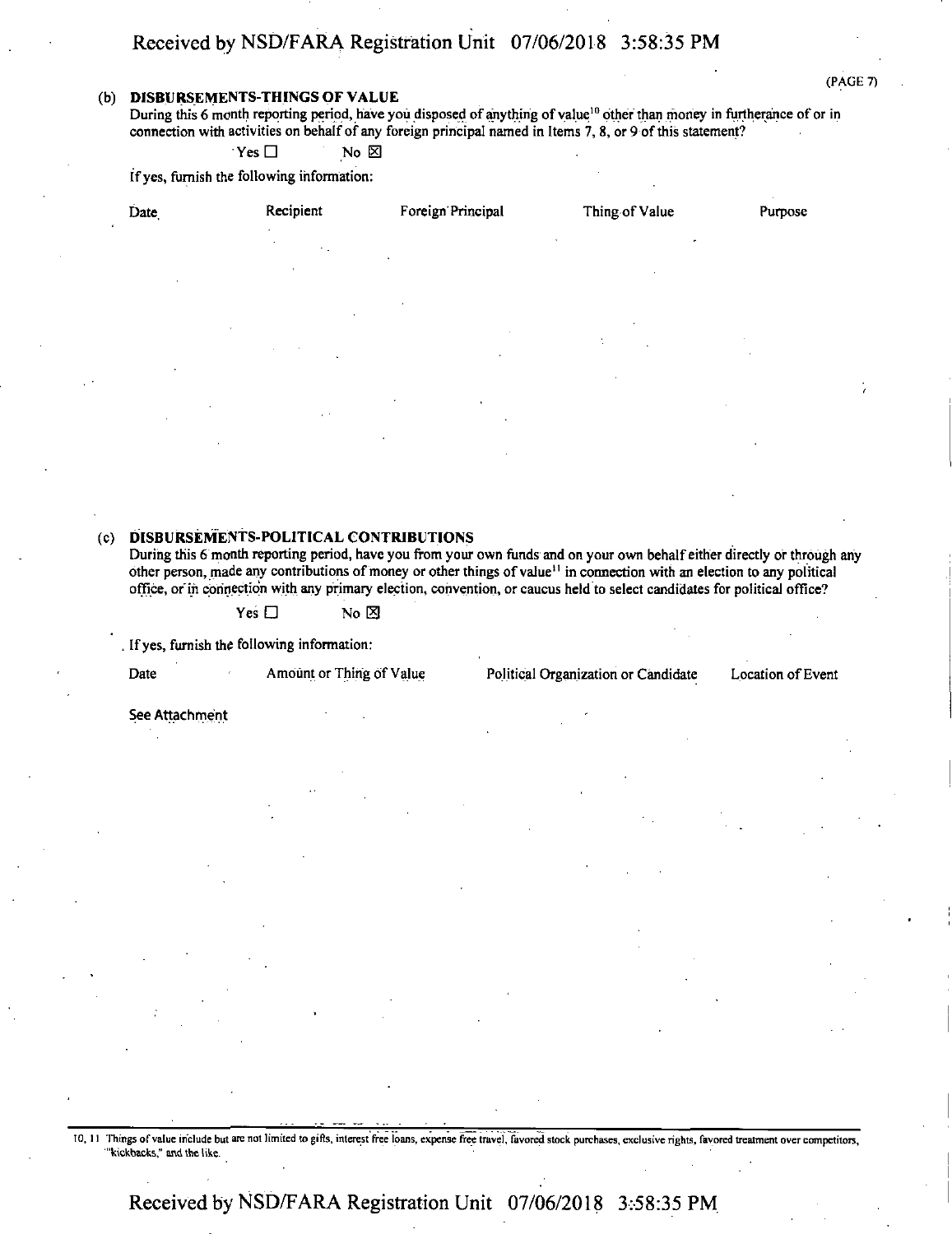### **V - INFORMATIONAL MATERIALS**

{PAGE 8)

| No $\square$<br>$Yes \boxtimes$                                                                                                                                                                                                  |                                                                                                                       | 16.(a) During this 6 month reporting period, did you prepare, disseminate or cause to be disseminated any informational materials? <sup>12</sup>                                                                                                                                                                                                                        |
|----------------------------------------------------------------------------------------------------------------------------------------------------------------------------------------------------------------------------------|-----------------------------------------------------------------------------------------------------------------------|-------------------------------------------------------------------------------------------------------------------------------------------------------------------------------------------------------------------------------------------------------------------------------------------------------------------------------------------------------------------------|
| If Yes, go to Item 17.                                                                                                                                                                                                           |                                                                                                                       |                                                                                                                                                                                                                                                                                                                                                                         |
| No $\square$<br>Yes $\Box$                                                                                                                                                                                                       | (b) If you answered No to Item 16(a), do you disseminate any material in connection with your registration?           |                                                                                                                                                                                                                                                                                                                                                                         |
|                                                                                                                                                                                                                                  | If Yes, please forward the materials disseminated during the six month period to the Registration Unit for review.    |                                                                                                                                                                                                                                                                                                                                                                         |
| 17. Identify each such foreign principal.                                                                                                                                                                                        |                                                                                                                       |                                                                                                                                                                                                                                                                                                                                                                         |
| Kingdom of Saudi Arabia                                                                                                                                                                                                          |                                                                                                                       |                                                                                                                                                                                                                                                                                                                                                                         |
| Republic of Equatorial Guinea                                                                                                                                                                                                    |                                                                                                                       |                                                                                                                                                                                                                                                                                                                                                                         |
|                                                                                                                                                                                                                                  |                                                                                                                       |                                                                                                                                                                                                                                                                                                                                                                         |
|                                                                                                                                                                                                                                  |                                                                                                                       |                                                                                                                                                                                                                                                                                                                                                                         |
| 18. During this 6 month reporting period, has any foreign principal established a budget or allocated a specified sum of money to                                                                                                |                                                                                                                       |                                                                                                                                                                                                                                                                                                                                                                         |
| finance your activities in preparing or disseminating informational materials?                                                                                                                                                   |                                                                                                                       | No $\boxtimes$<br>Yes $\square$                                                                                                                                                                                                                                                                                                                                         |
|                                                                                                                                                                                                                                  | If yes, identify each such foreign principal, specify amount, and indicate for what period of time.                   |                                                                                                                                                                                                                                                                                                                                                                         |
|                                                                                                                                                                                                                                  |                                                                                                                       |                                                                                                                                                                                                                                                                                                                                                                         |
|                                                                                                                                                                                                                                  |                                                                                                                       |                                                                                                                                                                                                                                                                                                                                                                         |
|                                                                                                                                                                                                                                  |                                                                                                                       |                                                                                                                                                                                                                                                                                                                                                                         |
|                                                                                                                                                                                                                                  |                                                                                                                       |                                                                                                                                                                                                                                                                                                                                                                         |
|                                                                                                                                                                                                                                  |                                                                                                                       | 19. During this 6 month reporting period, did your activities in preparing, disseminating or causing the dissemination of informational                                                                                                                                                                                                                                 |
| materials include the use of any of the following:                                                                                                                                                                               |                                                                                                                       |                                                                                                                                                                                                                                                                                                                                                                         |
| $\Box$ Radio or TV broadcasts                                                                                                                                                                                                    | $\Box$ Magazine or newspaper<br>$\Box$ Motion picture films                                                           | $\Box$ Letters or telegrams                                                                                                                                                                                                                                                                                                                                             |
| $\Sigma$ Press releases<br>$\boxtimes$ Advertising campaigns                                                                                                                                                                     |                                                                                                                       | $\Box$ Pamphlets or other publications $\Box$ Lectures or speeches                                                                                                                                                                                                                                                                                                      |
| $\Box$ Other (specify)                                                                                                                                                                                                           |                                                                                                                       |                                                                                                                                                                                                                                                                                                                                                                         |
| <b>Electronic Communications</b>                                                                                                                                                                                                 |                                                                                                                       |                                                                                                                                                                                                                                                                                                                                                                         |
| $\Sigma$ Email                                                                                                                                                                                                                   |                                                                                                                       |                                                                                                                                                                                                                                                                                                                                                                         |
| $\boxtimes$ Website URL(s): See Attachment                                                                                                                                                                                       |                                                                                                                       |                                                                                                                                                                                                                                                                                                                                                                         |
| ⊠ Social media websites URL(s): See Attachment                                                                                                                                                                                   |                                                                                                                       |                                                                                                                                                                                                                                                                                                                                                                         |
| $\Box$ Other (specify)                                                                                                                                                                                                           | <u> 1980 - Johann Harry Harry Harry Harry Harry Harry Harry Harry Harry Harry Harry Harry Harry Harry Harry Harry</u> |                                                                                                                                                                                                                                                                                                                                                                         |
| 20. During this 6 month reporting period, did you disseminate or cause to be disseminated informational materials among any of<br>the following groups:                                                                          |                                                                                                                       |                                                                                                                                                                                                                                                                                                                                                                         |
| Public officials                                                                                                                                                                                                                 | ⊠ Newspapers                                                                                                          | $\square$ Libraries                                                                                                                                                                                                                                                                                                                                                     |
| Legislators                                                                                                                                                                                                                      | $\boxtimes$ Editors                                                                                                   | $\Box$ Educational institutions                                                                                                                                                                                                                                                                                                                                         |
| Government agencies                                                                                                                                                                                                              | $\boxtimes$ Civic groups or associations                                                                              | $\Box$ Nationality groups                                                                                                                                                                                                                                                                                                                                               |
|                                                                                                                                                                                                                                  |                                                                                                                       |                                                                                                                                                                                                                                                                                                                                                                         |
| Other (specify)                                                                                                                                                                                                                  |                                                                                                                       |                                                                                                                                                                                                                                                                                                                                                                         |
| 21. What language was used in the informational materials:                                                                                                                                                                       |                                                                                                                       |                                                                                                                                                                                                                                                                                                                                                                         |
| $\boxtimes$ English                                                                                                                                                                                                              | $\Box$ Other (specify)                                                                                                |                                                                                                                                                                                                                                                                                                                                                                         |
| 22. Did you file with the Registration Unit, U.S. Department of Justice a copy of each item of such informational materials                                                                                                      |                                                                                                                       |                                                                                                                                                                                                                                                                                                                                                                         |
| disseminated or caused to be disseminated during this 6 month reporting period?                                                                                                                                                  |                                                                                                                       | $Yes \Box$<br>No & See Attachment                                                                                                                                                                                                                                                                                                                                       |
| 23. Did you label each item of such informational materials with the statement required by Section 4(b) of the Act?<br>Yes $\square$<br>No XI See Attachment                                                                     |                                                                                                                       |                                                                                                                                                                                                                                                                                                                                                                         |
| 12 The term informational materials includes any oral, visual, graphic, written, or pictorial information or matter of any kind, including that published by means of advertising,<br>filed pursuant to Section 4(b) of the Act. |                                                                                                                       | books, periodicals, newspapers, lectures, broadcasts, motion pictures, or any means or instrumentality of interstate or foreign commerce or otherwise. Informational materials<br>disseminated by an agent of a foreign principal as part of an activity in itself exempt from registration, or an activity which by itself would not require registration, need not be |
|                                                                                                                                                                                                                                  | Received by NSD/FARA Registration Unit 07/06/2018 3:58:35 PM                                                          |                                                                                                                                                                                                                                                                                                                                                                         |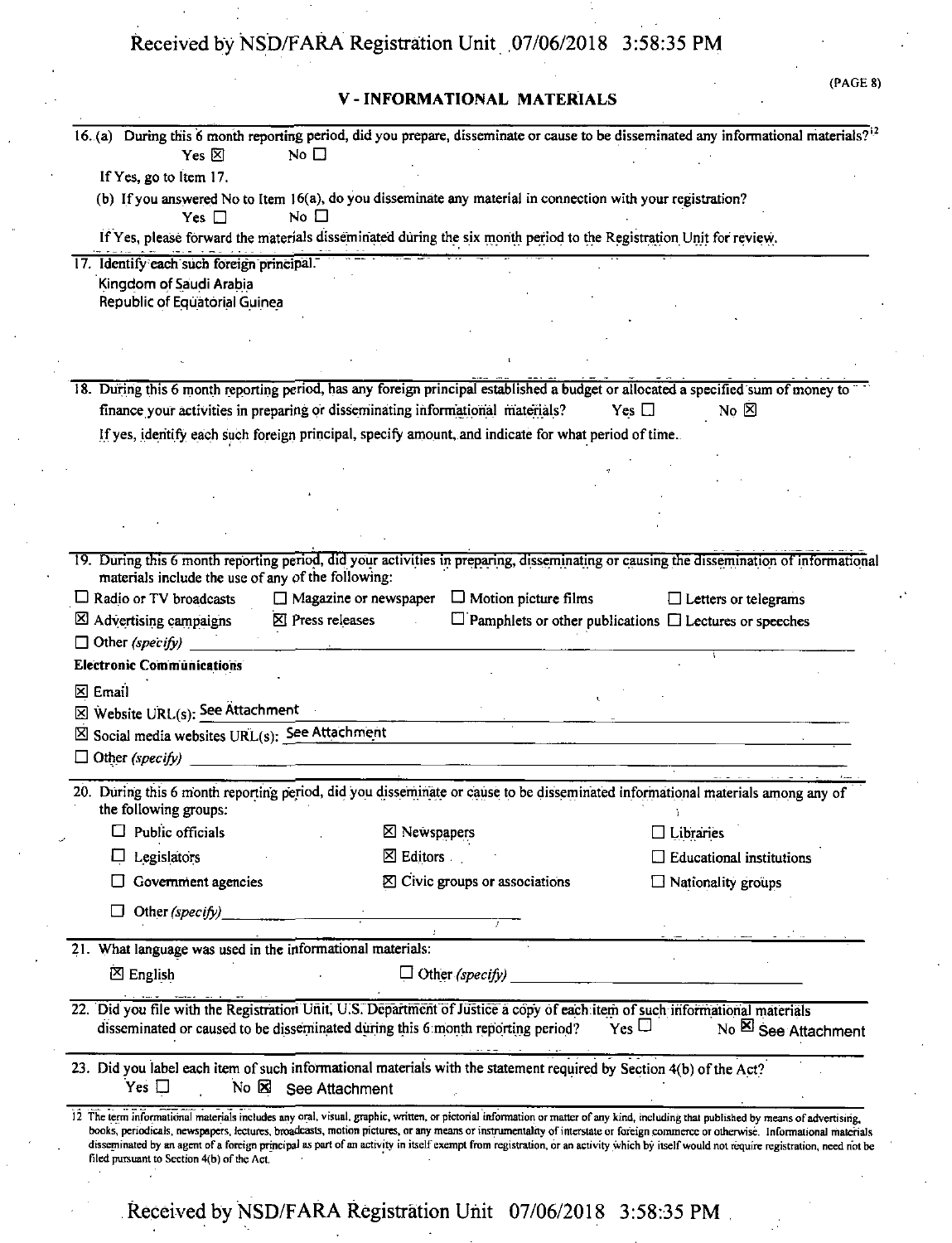(PAGE .9)

*!*

eSigned

#### **VI-EXECUTION**

In accordance with 28 U.S.C. § 1746, the undersigned swear(s) or affirm(s) under penalty of perjury that he/she has (they have) read the information set forth in this registration statement and the attached exhibits and that he/she is (they are) familiar with the contents thereof and that such contents are in their entirety true and accurate to the best of his/her (their) knowledge and belief, except that the undersigned make(s) no representation as to truth or accuracy ofthe information contained in the attached Short Form Registration Statement(s), if any, insofar as such information is not within his/her (their) personal knowledge.

(Date of signature) (Print or type name under each signature or provide electronic signature <sup>13</sup>)

July 06,2018\_\_\_\_\_\_\_\_\_\_\_\_\_\_\_\_\_\_\_\_\_\_\_\_\_\_\_ /s/Jonathan NicholaseSigned

*S'*

13 This statement shall be signed by the individual agent, if the registrant is an individual, or by a majority of those partners, officers, directors or persons performing similar functions, if the registrant is an organization, except that the organization can, by power of attorney, authorize one or more individuals to execute this statement on its behalf.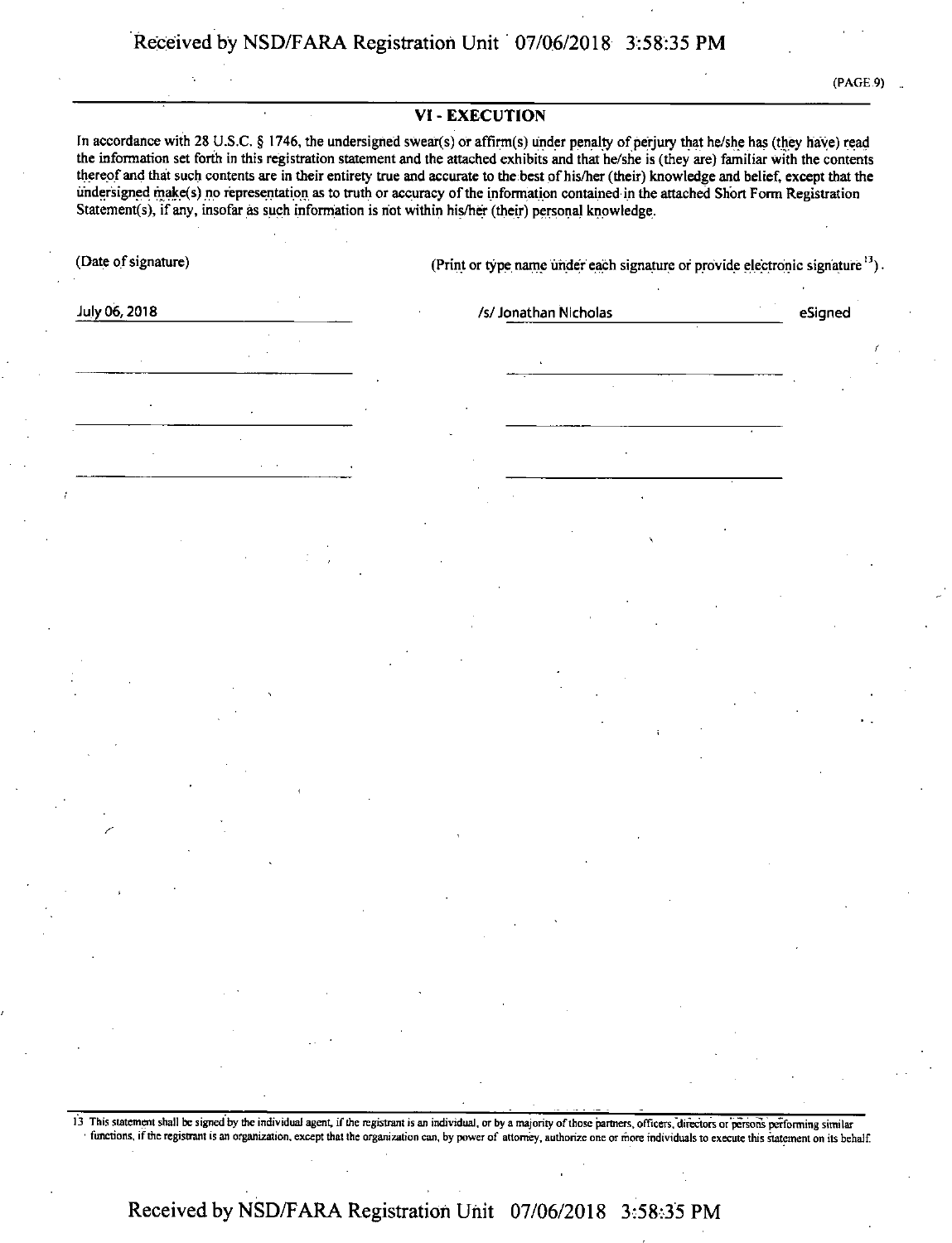### Supplemental Statement -- Attachment MSLGROUP Americas, Inc. d/b/a Qorvis MSLGROUP October 1, 2017 to March 31, 2018

### **Question 5(b)**

|                    |                          |             |                 | Date           |
|--------------------|--------------------------|-------------|-----------------|----------------|
| <b>Name</b>        | <b>Residence Address</b> | Citizenship | <b>Position</b> | <b>Assumed</b> |
|                    | 100 Florida Avenue NE,   |             | Account         |                |
| James Faeh         | Washington, DC           | <b>US</b>   | Supervisor      | 10/27/2017     |
| John Patrick       | 2731 P Street N.W.       |             | Account         |                |
| Carroll            | Washington, DC           | US          | Executive       | 11/27/2017     |
| F William          | 5015 Worthington Way,    |             |                 |                |
| Smullen, III       | Favettville, NY          | <b>US</b>   | Consultant      | 12/15/2017     |
|                    | 9326 Booth Street        |             | Media           |                |
| Nancy Baker        | Alexandria, VA           | <b>US</b>   | Consultant      | 2/8/2018       |
|                    |                          |             | Assistant       |                |
|                    | 856 College Parkway,     |             | Account         |                |
| Jared Shapiro      | Rockville, MD            | <b>US</b>   | Executive       | 3/23/2018      |
|                    | 501 Cameron Street,      |             |                 |                |
| Chester Nagle, Jr. | Alexandria, VA           | <b>US</b>   | Consultant      | 1/25/2018      |
|                    |                          |             | Assistant       |                |
| Anthony Dykes,     | 20411 Lindas Court,      |             | Account         |                |
| Jr.                | Montgomery Village, MD   | <b>US</b>   | Executive       | 1/15/2018      |
| Christopher        | 9924 Pinehurst Ave       |             |                 |                |
| Keppler            | Fairfax, VA 22030        | <b>US</b>   | Consultant      | 10/10/2017     |

DC: 6756635-2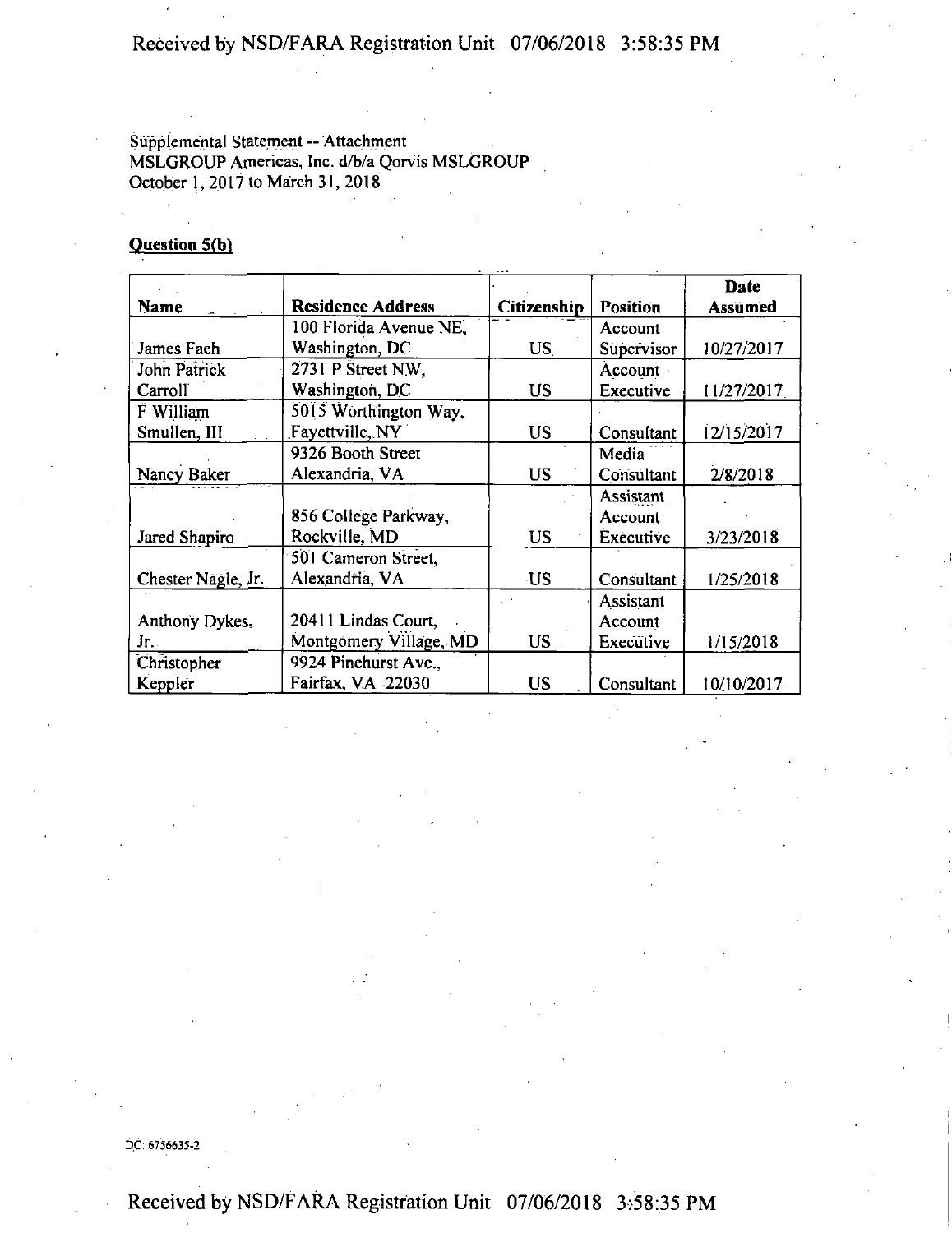Page 2

Supplemental Statement -- Attachment MSLGROUP Americas, Inc. d/b/a Qorvis MSLGROUP October 1, 2017 to March 31, 2018

#### **Question 5(c)**

| Name           | <b>Position or Connection</b> | <b>Date Terminated</b> |
|----------------|-------------------------------|------------------------|
| Christian      |                               |                        |
| Hertenstein    | Senior Account Supervisor     | 1/2/2018               |
| Emma Beck      | Senior Account Executive      | 1/19/2018              |
| Solomon Levine | <b>Vice President</b>         | 3/15/2018              |
| Nancy Baker    | Media Consultant              | 3/27/2018              |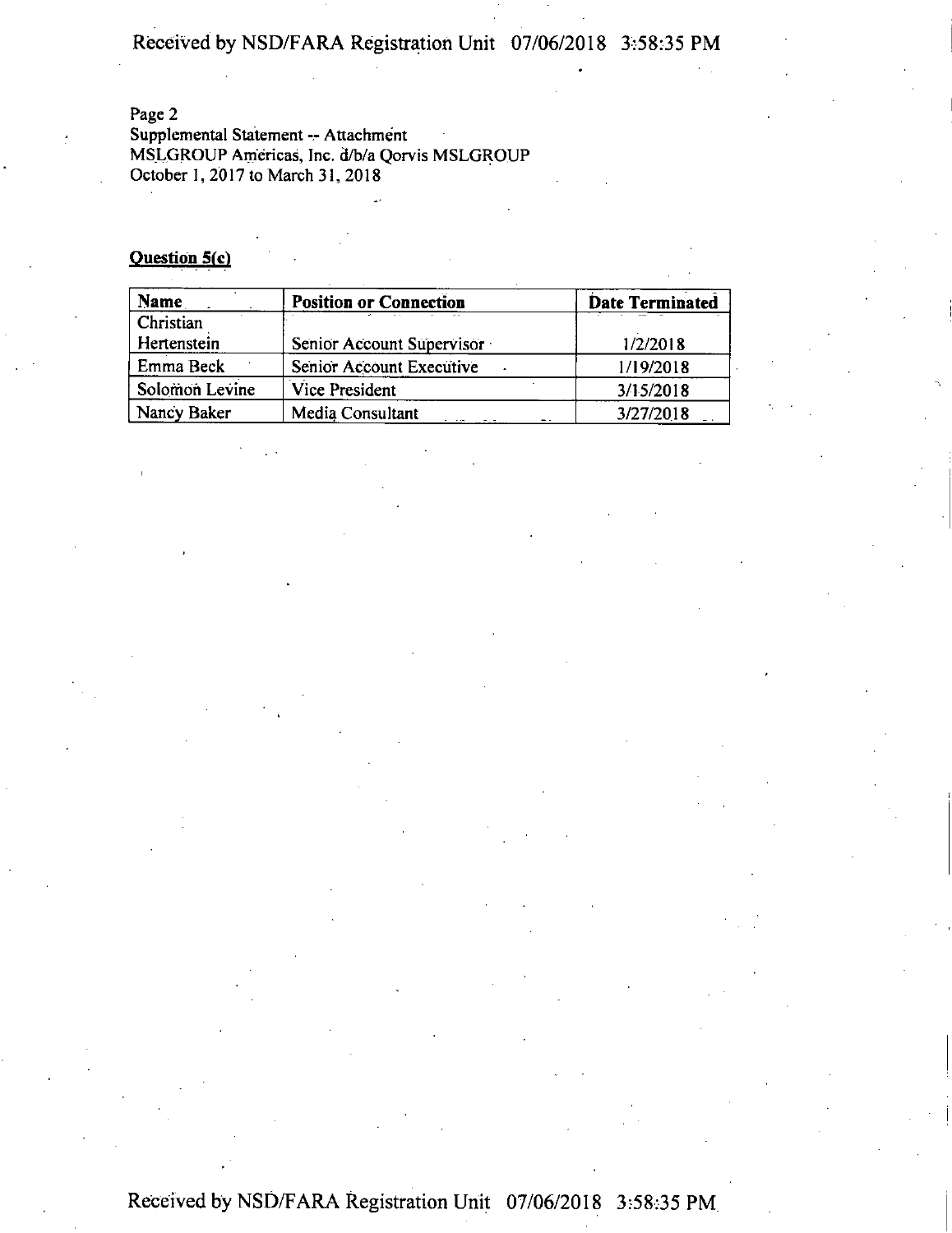Page 3

Supplemental Statement — Attachment MSLGROUP Americas, Inc. d/b/a Qorvis MSLGROUP October,!, 2017to March 31, 2018

#### **Question 11**

#### **I. Kingdom of Saudi Arabia**

#### **Activities Conducted by Registrant on Behalfofthe Kingdom ofSaudi Arabia**

- Prepared public relations and public policy strategy plans regarding matters potentially affecting the interests of the Kingdom of Saudi . Arabia.
- Monitored daily media coverage of issues of relevance to the Kingdom of Saudi Arabia.
- Drafted and/or distributed news releases, fact sheets, op-eds, etc. on issues pertinent to the Kingdom of Saudi Arabia.
- Facilitated media inquiries/interview requests; coordinated media activity for Saudi officials.
- Prepared analysis and/or background information on matters related to Congress and the administration potentially affecting the interests ofthe Kingdom of Saudi Arabia.
- Developed content for the embassy social media accounts.
- Developed content for the Yemen Comprehensive Humanitarian Operations (YCHO) social media accounts.
- Managed the Arabia Now website.
- Launched and managed the YemenPlan.org website.
- Coordinated outreach events to connect with think tanks, academic institutions, businesses, and other members of the U.S. public regarding matters potentially affecting the interests of the Kingdom of Saudi Arabia.
- Conducted outreach to members of the U.S. public on behalf of senior officials of the Kingdom of Saudi Arabia.
- Placed digital advertising regarding policy matters potentially affecting the interests of the Kingdom of Saudi Arabia.
- Conducted graphic design and production regarding policy matters potentially affecting the interests of the Kingdom of Saudi Arabia..
- Conducted research to gauge U.S. public opinion on Saudi regional issues and official visits.
- Attended and reported on relevant events of interest to the Kingdom of Saudi Arabia.
- Registrant also engaged in other public relations and public policy activities on behalf of the Kingdom of Saudi Arabia directed at foreign audiences.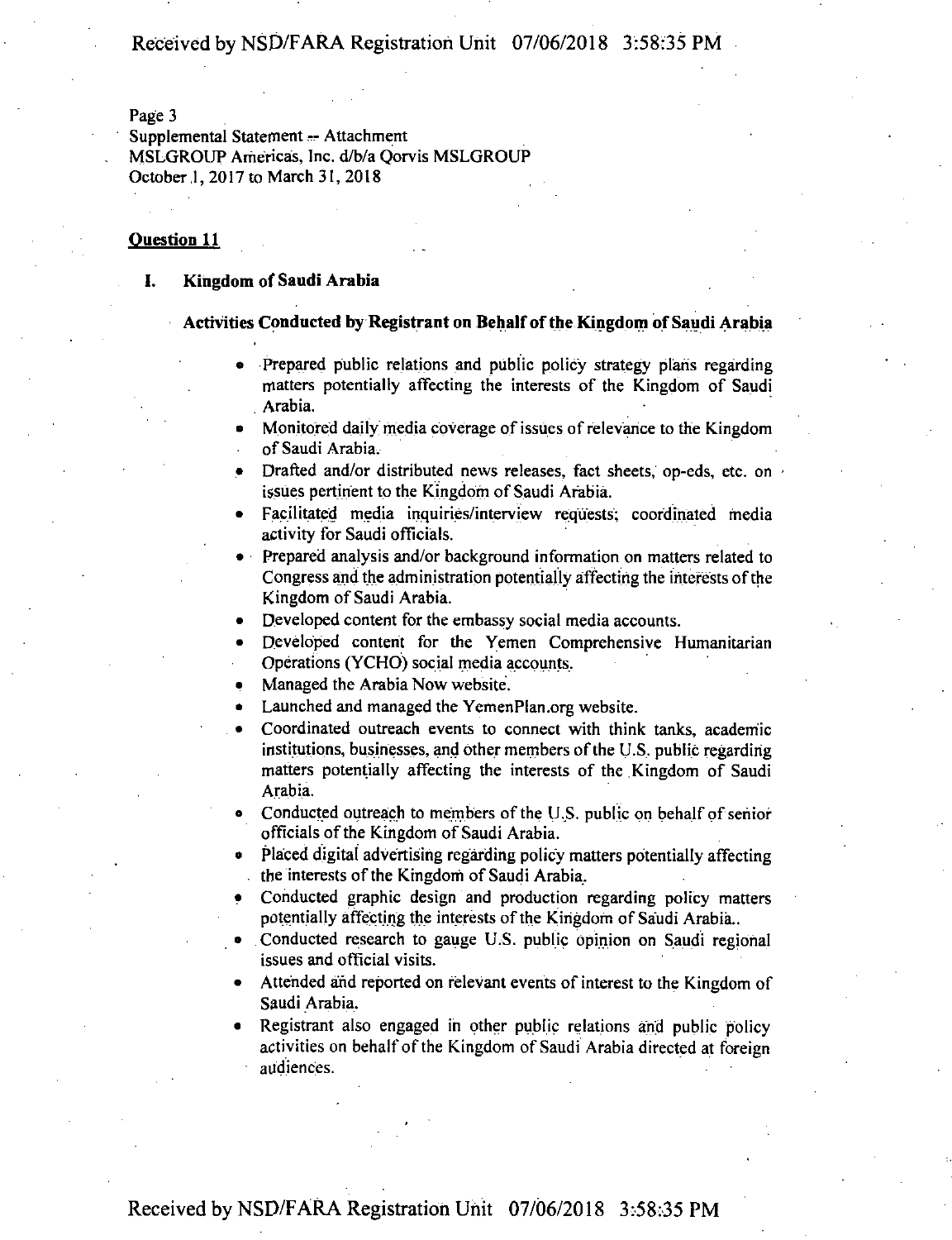Page 4

Supplemental Statement -- Attachment MSLGROUP Americas, Inc. d/b/a Qorvis MSLGROUP October 1, 2017 to March 31, 2018

#### **II. Republic** of Equatorial Guinea

#### **Activities Conducted by Registrant on Behalf ofthe Republic ofEquatorial Guinea**

- Provided media monitoring and analysis of issues in the U.S. potentially affecting the interests of the Republic of Equatorial Guinea.
- Advised the Republic of Equatorial Guinea on the domestic U.S. policies, including U.S. public opinion regarding Executive Branch actions.
- Provided messaging and media training to representatives of the Republic of Guinea.
- Drafted and/or distributed social media content, blog posts, and photos online on issues pertinent to the Republic of Equatorial Guinea.
- Provided event management and logistical support for events in the U.S. related to issues potentially affecting the interests of the Republic of Equatorial Guinea.
- Registrant also engaged in other public relations and public policy activities on behalf of the Republic of Guinea directed at foreign audiences, including audiences in France and the Republic of Equatorial Guinea.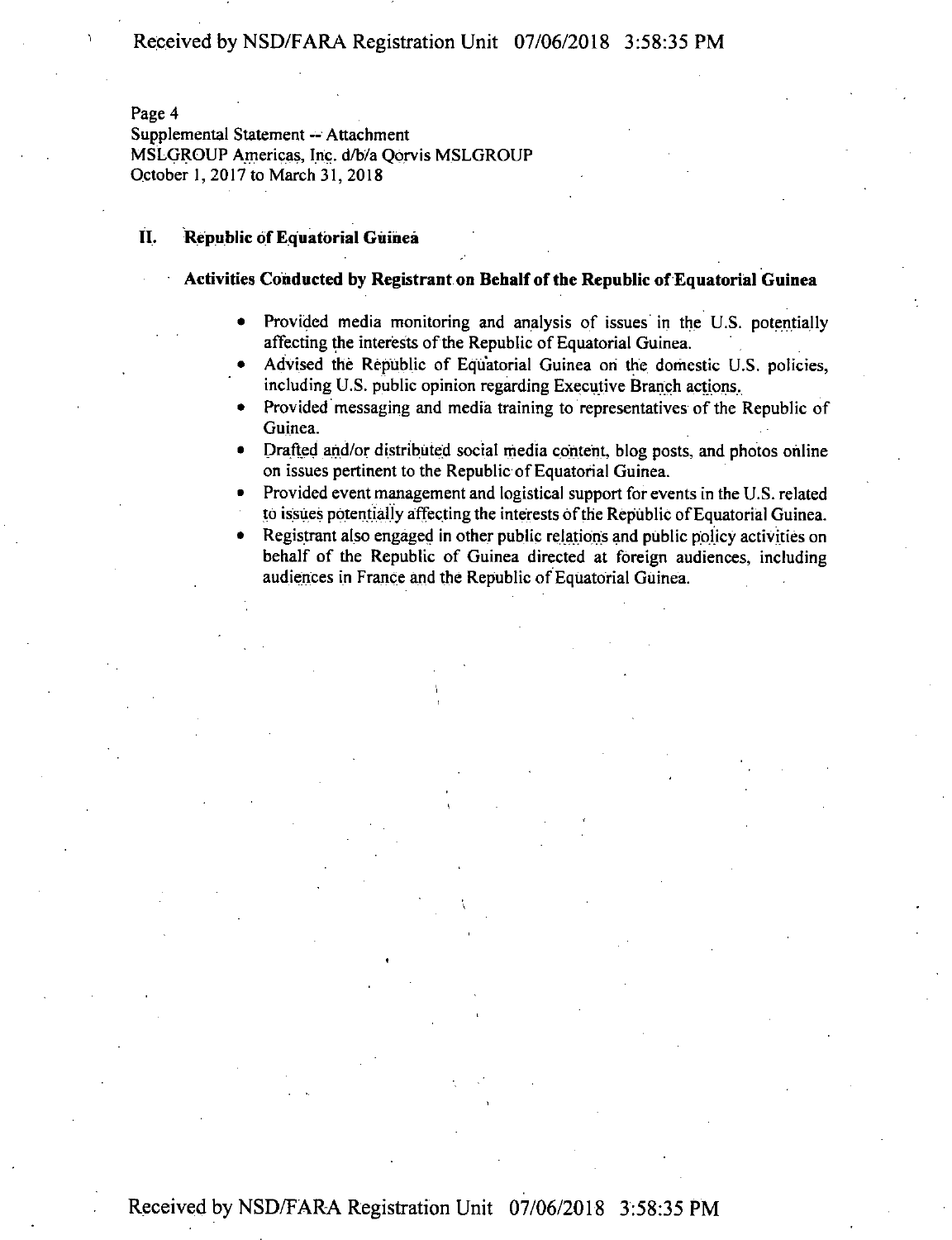Page 5

Supplemental Statement -- Attachment MSLGROUP Americas, Inc. d/b/a Qorvis MSLGROUP, October 1,2017 to March 31,2018

#### **Question 12**

- **I. Political Activities on Behalfofthe Kingdom of Saudi Arabia**
	- **A. See activities described in response to Question H**
	- **B. Contacts by Registrant with U.S. Media Representatives on Behalfofthe Kingdom of Saudi Arabia**

| Date                  | Foreign Principal or<br>Party | <b>Media Outlet</b>        | <b>Principal Subject</b>   |
|-----------------------|-------------------------------|----------------------------|----------------------------|
| October 2             | Saudi Embassy                 | <b>CNN</b>                 | Saudi Women                |
| October 2             | Saudi Embassy                 | Vice News                  | Saudi Women                |
| October 2             | Saudi Embassy                 | <b>BBC</b>                 | Saudi Women                |
| October 2             | Saudi Embassy                 | <b>Sky News</b>            | Saudi Women                |
| October 2             | Saudi Embassy                 | Fox News                   | <b>Bilateral Relations</b> |
| October 2             | Saudi Embassy                 | <b>Associated Press</b>    | Saudi Women                |
| October 4             | Saudi Embassy                 | <b>HBO/Vice News</b>       | Saudi Women                |
| October 6             | Saudi Embassy                 | <b>Washington Post</b>     | <b>Bilateral Relations</b> |
| October <sub>18</sub> | Saudi Embassy                 | McClatchy                  | <b>Bilateral Relations</b> |
| October 24            | Saudi Embassy                 | IJŔ                        | Iran                       |
| October 27            | Saudi Embassy                 | <b>Washington Examiner</b> | Iran                       |
| October 30            | Saudi Embassy                 | <b>Washington Times</b>    | Iran                       |
| November 1            | Saudi Embassy                 | Real Clear Defense         | Iran                       |
| November 16           | Saudi Embassy                 | New York Times             | Crown Prince               |
| November 27           | Saudi Embassy                 | Wall Street Journal        | <b>Bilateral Relations</b> |
| November 28           | Saudi Embassy                 | <b>Washington Post</b>     | <b>Bilateral Relations</b> |
| December 1            | Saudi Embassy                 | Washington Post            | <b>Bilateral Relations</b> |
| December 2            | Saudi Embassy                 | Bloomberg                  | · Commerce and             |
|                       |                               |                            | Investment                 |
| December 2            | Saudi Embassy                 | <b>Financial Times</b>     | Commerce and               |
|                       |                               |                            | Investment                 |
| December 2            | Saudi Embassy                 | Reuters                    | Commerce and               |
|                       |                               |                            | Investment                 |
| December 2            | Saudi Embassy                 | Washington Post            | Commerce and               |
|                       |                               |                            | Investment                 |
| December 2            | Saudi Embassy                 | <b>CBS</b>                 | Commerce and               |
|                       |                               |                            | Investment                 |
| December 2            | Saudi Embassy                 | The Atlantic               | Commerce and               |
|                       |                               |                            | Investment                 |
| December 3            | Saudi Embassy                 | <b>Washington Post</b>     | <b>Bilateral Relations</b> |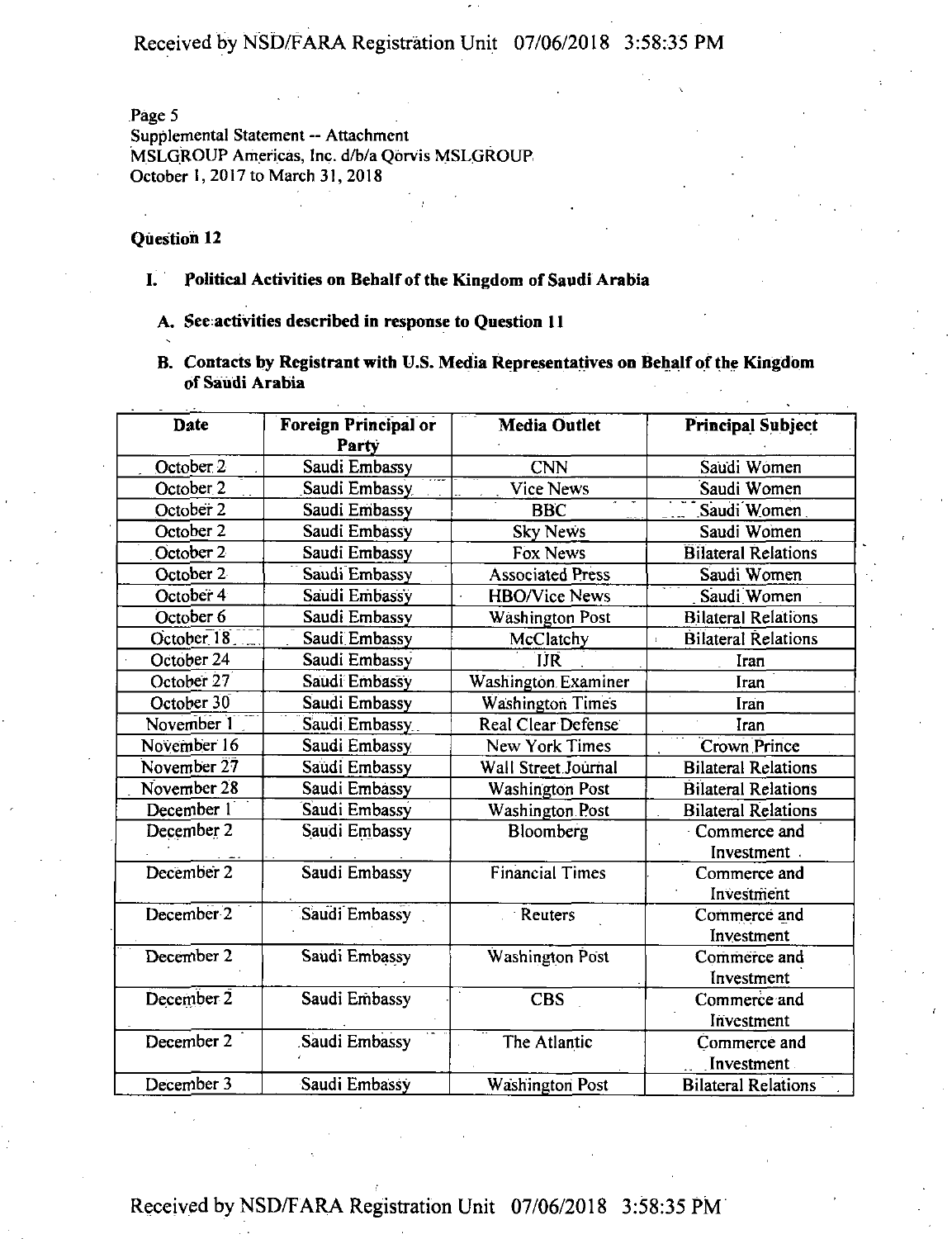Page 6

### Supplemental Statement -- Attachment MSLGROUP Americas, Inc. d/b/a Qorvis MSLGROUP October 1, 2017 to March 31, 2018

| December <sub>3</sub> | Saudi Embassy | Lawfare                 | <b>Bilateral Relations</b> |
|-----------------------|---------------|-------------------------|----------------------------|
| December 3            | Saudi Embassy | <b>New York Times</b>   | <b>Bilateral Relations</b> |
| December 3            | Saudi Embassy | $\mathbb{R}$<br>Reuters | <b>Bilateral Relations</b> |
| December 4            | Saudi Embassy | The Atlantic            | Commerce and               |
|                       |               |                         | Investment                 |
| December 4            | Saudi Embassy | <b>Washington Post</b>  | <b>Bilateral Relations</b> |
| December 5            | Saudi Embassy | <b>ÄFP</b>              | Jerusalem                  |
| December 8            | Saudi Embassy | Wall Street Journal     | <b>Crown Prince</b>        |
| December 20           | Saudi Embassy | <b>ABC</b>              | <b>Bilateral Relations</b> |
| December 21           | Saudi Embassy | The Hill                | <b>Bilateral Relations</b> |
| January 11            | Saudi Embassy | <b>AFP</b>              | Saudi Reform               |
| January 11            | Saudi Embassy | CNN, ESPN               | Saudi Reform               |
| January 12            | Saudi Embassy | NBC, AP, CNN, BBC,      | Saudi Reform               |
|                       |               | <b>ESPN</b>             |                            |
| January 18            | Saudi Embassy | Various                 | Culture                    |
| January 18            | Saudi Embassy | <b>VICE Media</b>       | <b>Bilateral Relations</b> |
| January 18            | Saudi Embassy | The New York Times      | <b>Bilateral Relations</b> |
| January 19            | Saudi Embassy | The Wall Street Journal | Yemen                      |
| January 19            | Saudi Embassy | NBC News                | Yemen                      |
| January 19            | Saudi Embassy | <b>BBC News</b>         | Yemen                      |
| January 19            | Saudi Embassy | <b>ABC</b> News         | Yemen                      |
| January 19            | Saudi Embassy | Various                 | Yemen                      |
| January <sub>20</sub> | Saudi Embassy | Various                 | Yemen                      |
| January 21            | Saudi Embassy | Various                 | Yemen                      |
| January 22            | Saudi Embassy | The Los Angeles Times   | Yemen                      |
| January 22            | Saudi Embassy | The Los Angeles Times   | Yemen                      |
| January 22            | Saudi Embassy | <b>Axios</b>            | <b>Bilateral Relations</b> |
| January 22            | Saudi Embassy | <b>CBS News</b>         | <b>Bilateral Relations</b> |
| January 22            | Saudi Embassy | <b>MSNBC</b>            | <b>Bilateral Relations</b> |
| January 22            | Saudi Embassy | <b>NBC News</b>         | <b>Crown Prince Visit</b>  |
| January 22            | Saudi Embassy | Various                 | Yemen                      |
| January 22            | Saudi Embassy | Various                 | Yemen                      |
| January 23            | Saudi Embassy | Various                 | Yemen                      |
| January 24            | Saudi Embassy | <b>Various</b>          | Yemen -                    |
| January 24            | Saudi Embassy | <b>CNN</b>              | <b>Bilateral Relations</b> |
| January 29            | Saudi Embassy | Fox News, CNN           | Iran.                      |
| January 31            | Saudi Embassy | <b>CNN</b>              | Iran                       |
| Various               | Saudi Embassy | <b>CBS</b> News         | Crown Prince               |
| February 1            | Saudi Embassy | <b>CNN</b>              | Saudi Reform               |
| February 2            | Saudi Embassy | The New York Times      | Bilateral Relations        |
| February 2.           | Saudi Embassy | Various<br>еđ           | Yemén                      |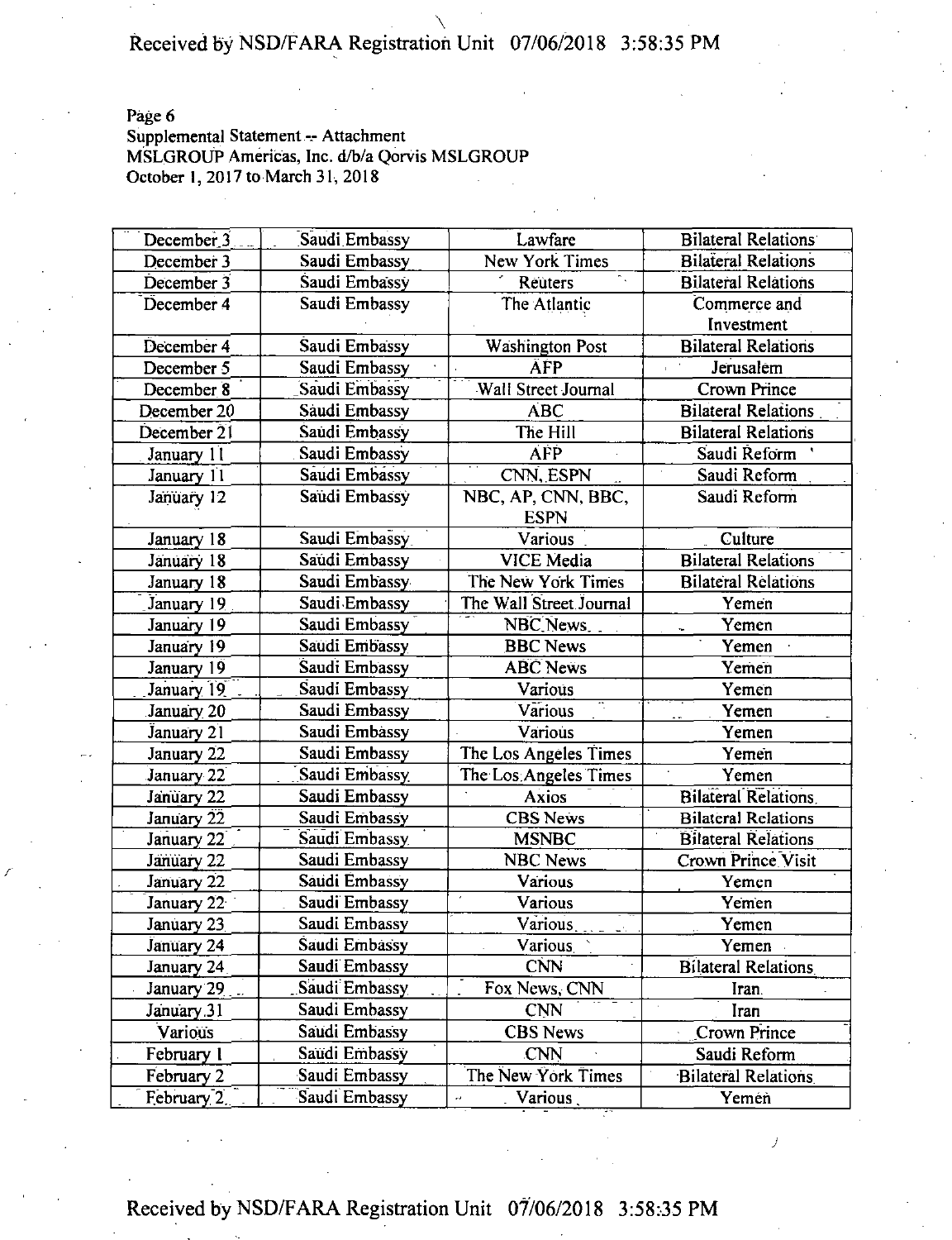Page 7

### Supplemental Statement -- Attachment MSLGROUP Americas, Inc. d/b/a Qorvis MSLGROUP October 1, 2017 to March 31, 2018

| February 8             | Saudi Embassy                | Daily Beast         | Yemen                  |
|------------------------|------------------------------|---------------------|------------------------|
| February 8             | Saudi Embassy                | <b>ABC</b><br>Yemen |                        |
| February 8             | <b>CNBC</b><br>Saudi Embassy |                     | Yemen                  |
| February 8             | Saudi Embassy                | Various             | Anti-Corruption        |
| February 12            | Saudi Embassy                | <b>NBC</b>          | Anti-Corruption        |
| February 12            | Saudi Embassy                | <b>FOX</b>          | Anti-Corruption        |
| February 12            | Saudi Embassy                | Bloomberg           | Anti-Corruption        |
| February 12            | Saudi Embassy                | <b>NPR</b>          | Anti-Corruption        |
| February 13            | Saudi Embassy                | <b>MSNBC</b>        | Anti-Corruption        |
| February 13            | Saudi Embassy                | <b>FOX</b>          | Anti-Corruption        |
| February 14            | Saudi Embassy                | Bloomberg           | Anti-Corruption        |
| February 14            | Saudi Embassy                | FOX                 | Anti-Corruption        |
| February 14            | Saudi Embassy                | <b>CNN</b>          | Anti-Corruption        |
| February 15            | Saudi Embassy                | <b>NPR</b>          | Yemen                  |
| February 15            | Saudi Embassy                | <b>WTOP</b>         | Saudi Reform           |
| February 16            | Saudi Embassy                | NBC                 | Anti-Corruption, Yemen |
| February 20            | Saudi Embassy                | <b>FOX</b>          | Vision 2030            |
| February 20            | Saudi Embassy                | ABC                 | Yemen                  |
| February 20            | Saudi Embassy                | <b>CNBC</b>         | Yemen                  |
| February <sub>20</sub> | Saudi Embassy                | Fox News            | Yemen                  |
| February 20            | Saudi Embassy                | <b>NBC</b>          | Yemen                  |
| February 20            | Saudi Embassy                | <b>MSNBC</b>        | Yemen                  |
| February 21            | Saudi Embassy                | <b>NBC</b>          | Saudi Women            |
| February 22            | Saudi Embassy                | <b>MSNBC</b>        | Saudi Women            |
| February 22            | Saudi Embassy                | <b>NBC</b>          | Saudi Women, Anti-     |
|                        |                              |                     | Corruption             |
| February 22            | Saudi Embassy                | <b>FOX</b>          | Saudi Women            |
| February 22            | Saudi Embassy                | <b>CNN</b>          | Saudi Women            |
| February 22            | Saudi Embassy                | Bloomberg           | Anti-Corruption        |
| February 26            | Saudi Embassy                | <b>CNN</b>          | Saudi Women            |
| February 26            | Saudi Embassy                | <b>NBC</b>          | Saudi Women            |
| February 27            | Saudi Embassy                | Various             | Saudi Women            |
| February 27            | Saudi Embassy                | <b>CNN</b>          | Saudi Women            |
| February 27            | Saudi Embassy                | The Washington Post | Saudi Reform           |
| February 27            | Saudi Embassy                | The Washington Post | Saudi Reförm           |
| February 27            | Saudi Embassy                | Axios               | Syria                  |
| February 28            | Saudi Embassy                | Reuters.            | Saudi Reform           |
| February 28            | Saudi Embassy                | NPR-                | Saudi Reform           |
| February 28            | Saudi Embassy                | The Daily Caller    | Qatar                  |
| March I                | Saudi Embassy                | <b>NBC</b>          | Saudi Women            |
| March 4                | Saudi Embassy                | Reuters             | Yemen                  |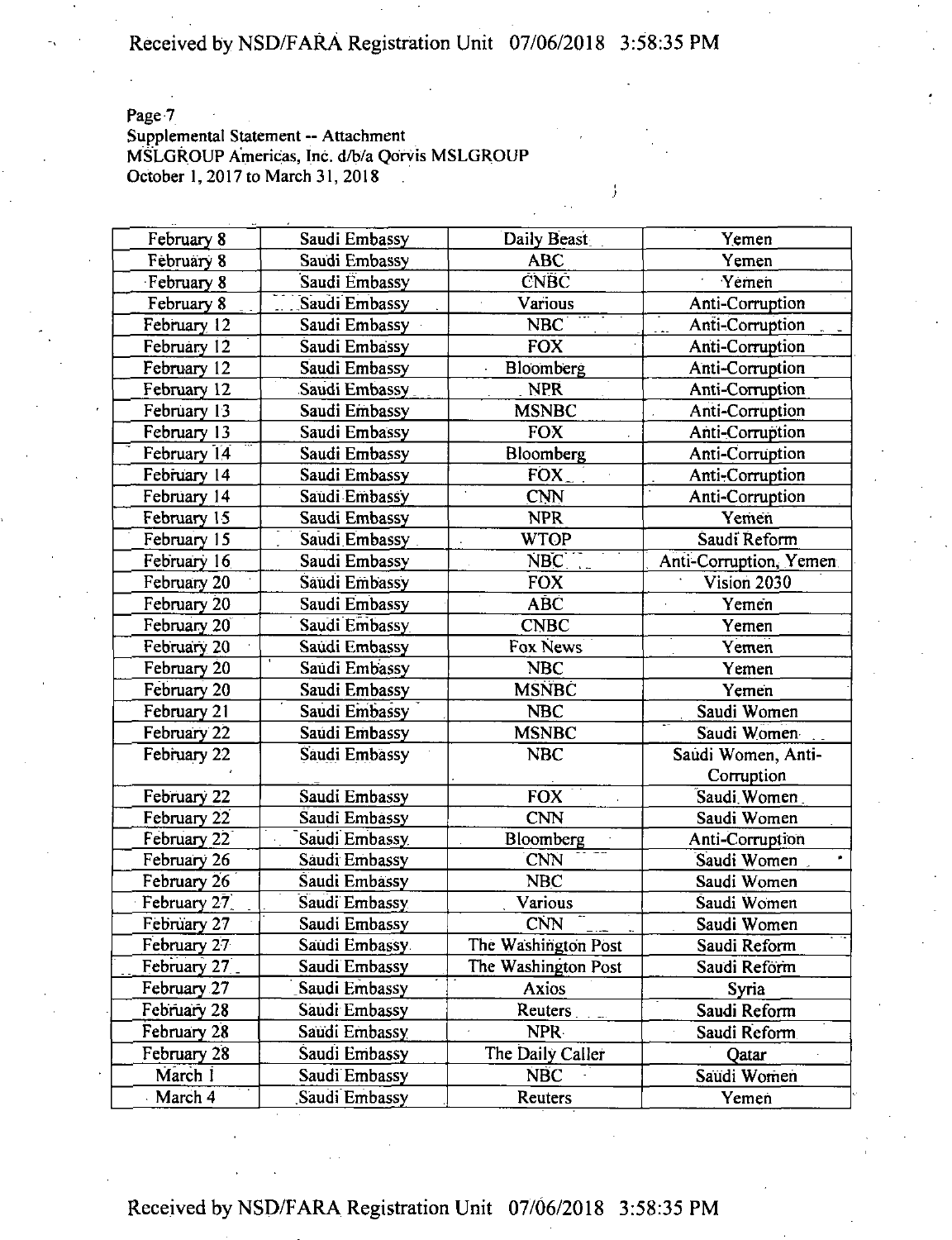Page 8<br>Supplemental Statement -- Attachment MSLGROUP Americas, Inc. d/b/a Qorvis MSLGROUP October 1, 2017 to March 31, 2018

| March 5              | Saudi Embassy  | <b>MSNBC</b>            | <b>Bilateral Relations</b> |
|----------------------|----------------|-------------------------|----------------------------|
| March 5              | Saudi Embassy  | <b>MSNBC</b>            | <b>Bilateral Relations</b> |
| March 5              | Saudi Embassy  | <b>MSNBC</b>            | <b>Bilateral Relations</b> |
| March 5              | Saudi Embassy  | <b>MSNBC</b>            | <b>Bilateral Relations</b> |
| March 5              | Saudi Embassy  | <b>MSNBC</b>            | <b>Bilateral Relations</b> |
| March 5              | Saudi Embassy  | The New York Times      | <b>Bilateral Relations</b> |
| March 5              | Saudi Embassy  | The Atlantic            | <b>Bilateral Relations</b> |
| March 6              | Saudi Embassy  | The Daily Caller        | Qatar                      |
| March 7              | Saudi Embassy  | The Wall Street Journal | Bilateral Relations        |
| March 8              | Saudi Embassy  | <b>CBS News</b>         | <b>Bilateral Relations</b> |
| March 9              | Saudi Embassy  | Axios                   | <b>Bilateral Relations</b> |
| March 9              | Saudi Embassy  | The Wall Street Journal | <b>Bilateral Relations</b> |
| March 12             | Saudi Embassy  | <b>MSNBC</b>            | <b>Bilateral Relations</b> |
| March 12             | Saudi Embassy  | <b>ABC News</b>         | <b>Bilateral Relations</b> |
| March <sub>12</sub>  | Saudi Embassy  | <b>ÄBC</b> News         | <b>Bilateral Relations</b> |
| March 12             | Saudi Embassy  | NBC News                | <b>Bilateral Relations</b> |
| March 12             | Saudi Embassy  | The Washington Post     | <b>Bilateral Relations</b> |
| March 12             | Saudi Embassy  | <b>PBS</b>              | <b>Bilateral Relations</b> |
| March 14             | Saudi Embassy  | <b>CBS</b>              | Saudi Women                |
| March 14             | Saudi Embassy  | <b>Associated Press</b> | Saudi Women                |
| March 14             | Saudi Embassy  | Huffington Post         | Saudi Women                |
| March 14             | Saudi Embassy  | Reuters                 | Saudi Women                |
| March 14             | Saudi Embassy  | The New York Times      | Saudi Women                |
| March 14             | Saudi Embassy  | Voice of America        | Saudi Women                |
| March 14             | Saudi Embassy  | <b>NPR</b>              | Saudi Women                |
| March 14             | Saudi Embassy  | <b>FOX</b>              | Saudi Women                |
| Mârch 14             | Saudi Embassy  | <b>CBS</b>              | Saudi Women                |
| March 15             | Saudi Embassy  | <b>NBC</b>              | Saudi Women                |
| March <sub>.15</sub> | Saudi Embassy  | The New York Times      | Saudi Women                |
| March 15             | Saudi Embassy  | Huffington Post         | Saudi Women                |
| March 15             | Saudi Embassy  | <b>NPR</b>              | Saudi Women                |
| March 15             | Saudi Embassy  | <b>Associated Press</b> | Saudi Women                |
| March 15             | Saudi Embassy  | <b>CNN</b>              | Saudi Women                |
| March 16             | Saudi Embassy  | Axios                   | Crown Prince Visit         |
| March 16             | Saudi Embassy  | <b>MSNBC</b>            | Crown Prince Visit         |
| March 16             | Saudi Embassy  | <b>MSNBC</b>            | Crown Prince Visit         |
| March 16             | Saudi Embassy. | <b>MSNBC</b>            | Crown Prince Visit         |
| March 16             | Saudi Embassy  | <b>MSNBC</b>            | Crown Prince Visit         |
| March 16             | Saudi Embassy  | <b>ABC News</b>         | Crown Prince Visit         |
| March 17             | Saudi Embassy  | Reuters                 | Yemen                      |
| March 18             | Saudi Embassy  | FOX News                | <b>Crown Prince Visit</b>  |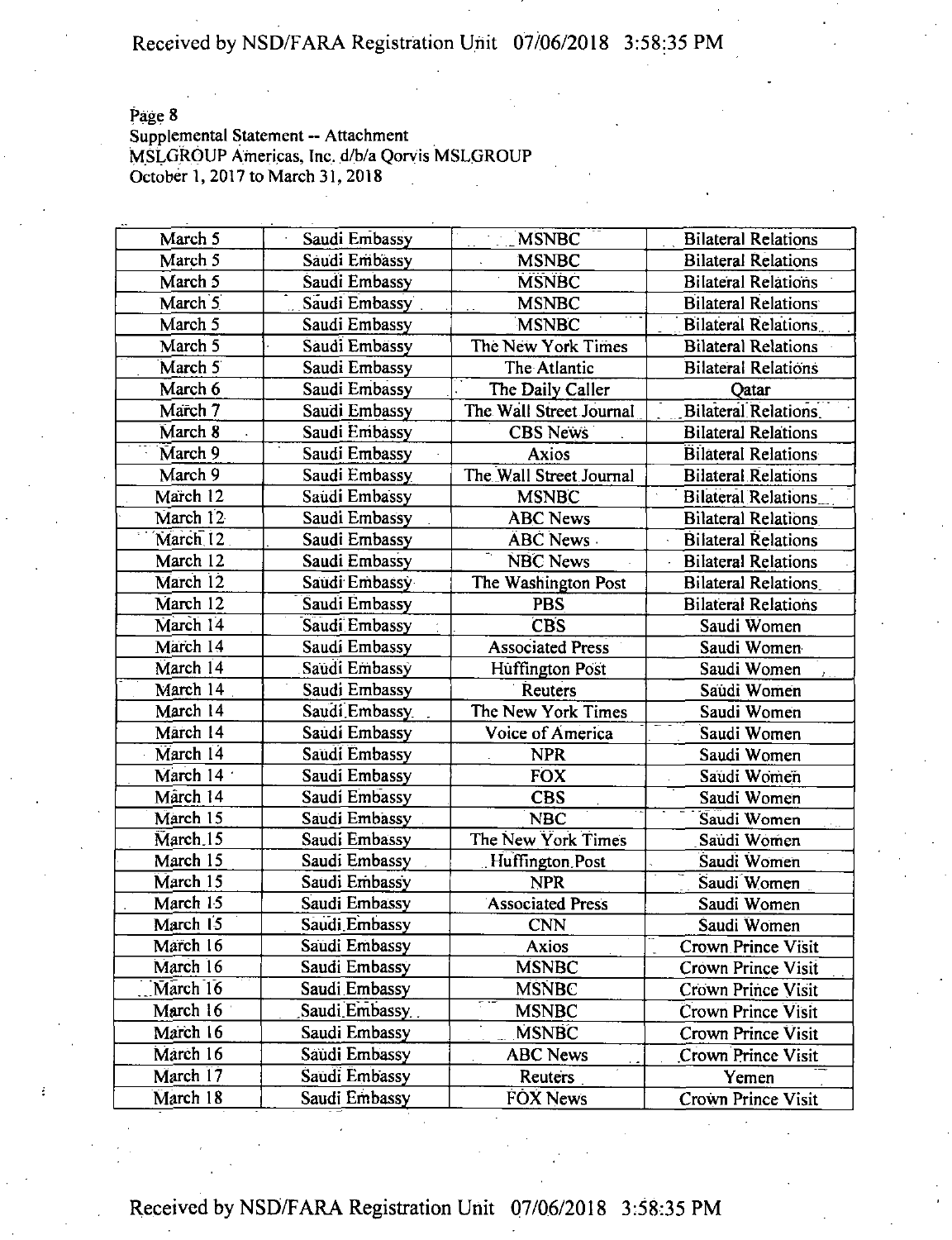Page 9

Supplemental Statement -- Attachment MSLGROUP Americas, Inc. d/b/a Qorvis MSLGROUP . October 1, 2017 to March.3.1, 2018

| March 19  |                                |                               |                                          |
|-----------|--------------------------------|-------------------------------|------------------------------------------|
| March 19  | Saudi Embassy                  | <b>ABC News</b>               | Crown Prince Visit<br>Crown Prince Visit |
| March 19  | Saudi Embassy<br>Saudi Embassy | <b>BBC</b><br><b>FOX News</b> | Crown Prince Visit                       |
|           |                                |                               |                                          |
| March 19  | Saudi Embassy                  | CNEC                          | Crown Prince Visit                       |
| March 20  | Saudi Embassy                  | Investor's Business.          | <b>Crown Prince Visit</b>                |
|           |                                | Daily                         |                                          |
| March 20  | Saudi Embassy                  | <b>BBC</b>                    | <b>Crown Prince Visit</b>                |
| March 21  | Saudi Embassy                  | <b>USA Today</b>              | Crown Prince Visit                       |
| March 20  | Saudi Embassy                  | <b>FOX News</b>               | Crown Prince Visit                       |
| March.20  | Saudi Embassy                  | <b>CNBC</b>                   | <b>Crown Prince Visit</b>                |
| March 20  | Saudi Embassy                  | <b>NBC</b>                    | Crown Prince Visit                       |
| March 20  | Saudi Embassy                  | Bloomberg                     | Crown Prince Visit                       |
| March 20  | Saudi Embassy                  | Wall Street Journal           | Crown Prince Visit                       |
| March 21  | Saudi Embassy                  | Bloomberg                     | Crown Prince Visit                       |
| March 21  | Saudi Embassy                  | Wall Street Journal           | <b>Crown Prince Visit</b>                |
| March 21  | Saudi Embassy                  | <b>Investor's Business</b>    | Crown Prince Visit                       |
|           |                                | Daily                         |                                          |
| March 23  | Saudi Embassy                  | The Daily Caller              | Qatar                                    |
| March 24  | Saudi Embassy                  | <b>Financial Times</b>        | Crown Prince Visit                       |
| March 24  | Saudi Embassy                  | The Washington Post           | <b>Crown Prince Visit</b>                |
| March 25  | Saudi Embassy                  | FOX News                      | Crown Prince Visit                       |
| March 26  | Saudi Embassy                  | <b>NBC</b>                    | <b>Crown Prince Visit</b>                |
| March 26  | Saudi Embassy                  | <b>MSNBC</b>                  | Crown Prince Visit                       |
| March 26  | Saudi Embassy                  | <b>CNBC</b>                   | Crown Prince Visit                       |
| March 26  | Saudi Embassy                  | <b>CNN</b>                    | Crown Prince Visit                       |
| March 26  | Saudi Embassy                  | <b>Associated Press</b>       | Crown Prince Visit                       |
| March 26  | Saudi Embassy                  | Barron's                      | <b>Crown Prince Visit</b>                |
| March 26  | Saudi Embassy                  | Institutional Investor        | Crown Prince Visit                       |
| March 26  | Saudi Embassy                  | <b>NBC</b>                    | Crown Prince Visit                       |
| March 26  | Saudi Embassy                  | <b>MSNBC</b>                  | Crown Prince Visit                       |
| March 26  | Saudi Embassy                  | <b>CNBC</b>                   | Crown Prince Visit                       |
| March 26  | Saudi Embassy                  | <b>CNN</b>                    | <b>Crown Prince Visit</b>                |
| March 26  | Saudi Embassy                  | <b>Associated Press</b>       | Crown Prince Visit                       |
| March 26  | Saudi Embassy                  | Barron's                      | Crown Prince Visit                       |
| March 26  | Saudi Embassy                  | Institutional Investor        | Crown Prince Visit                       |
| March 26  | Saudi Embassy                  | The Economist                 | Crown Prince Visit                       |
| March 26. | Saudi Embassy                  | Wall Street Journal           | Crown Prince Visit                       |
| March 26  | Saudi Embassy                  | Reuters.                      | Crown Prince Visit                       |
| March 27  | Saudi Embassy                  | Various                       | Crown Prince Visit                       |
| March 27  | Saudi Embassy                  | <b>Fox Business</b>           | Crown Prince Visit                       |
| March 27  | Saudi Embassy                  | Fox News                      | Crown Prince Visit                       |
|           |                                |                               |                                          |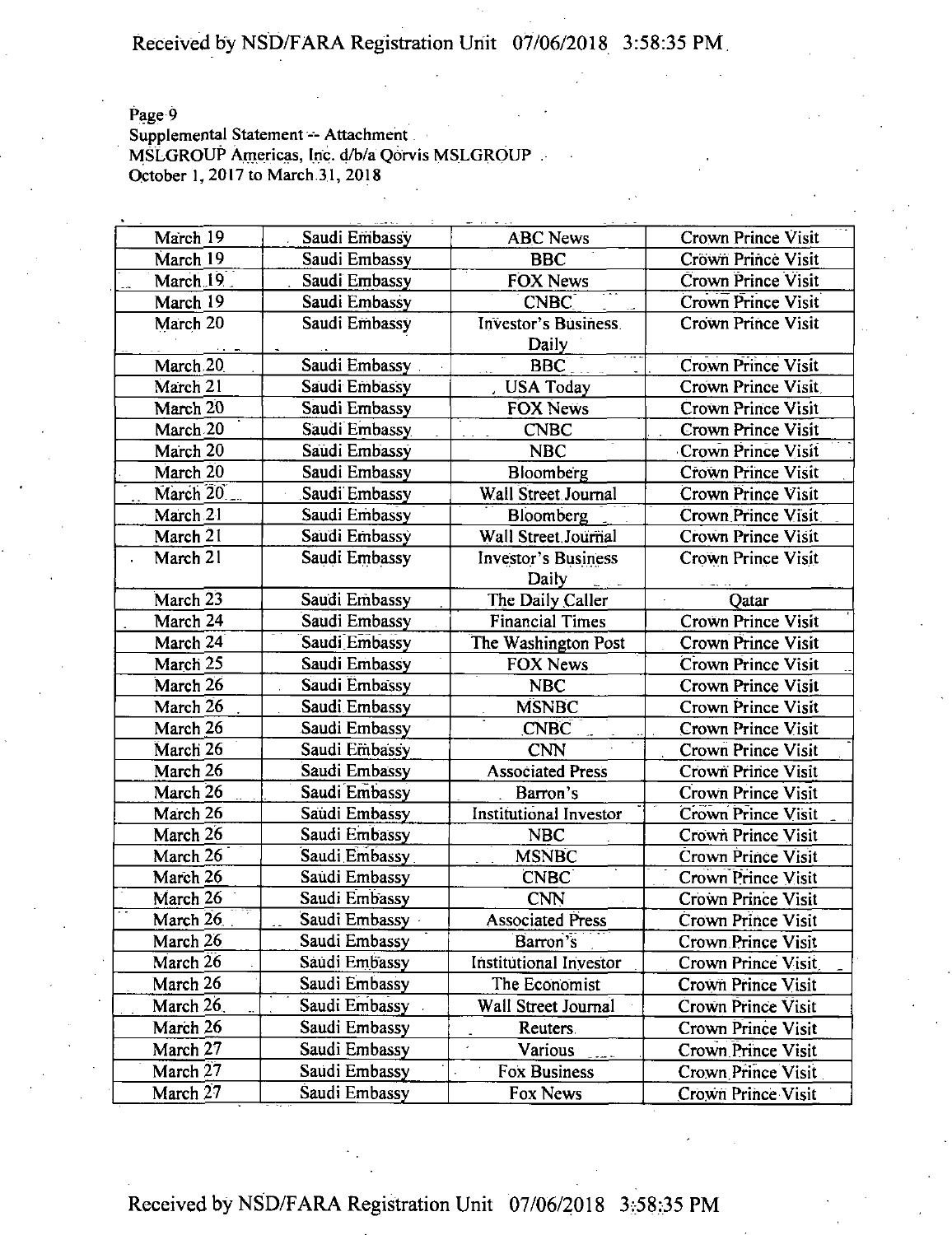Page 10

Supplemental Statement -- Attachment MSLGROUP Americas, Inc. d/b/a Qorvis MSLGROUP October 1, 2017 to March 31, 2018

| March 27             | Saudi Embassy                       | Smithsonian Magazine    | Crown Prince Visit        |
|----------------------|-------------------------------------|-------------------------|---------------------------|
| March 27             | Saudi Embassy                       | <b>Travel Channel</b>   | Crown Prince Visit        |
| March 27             | Saudi Embassy                       | Bloomberg               | Crown Prince Visit        |
| March 27             | Saudi Embassy                       | Barron's                | Crown Prince Visit        |
| March 27             | Saudi Embassy                       | The Wall Street Journal | <b>Crown Prince Visit</b> |
| March 27             | Saudi Embassy                       | <b>NBC</b>              | Crown Prince Visit        |
| March 27             | Saudi Embassy                       | <b>MSNBC</b>            | Crown Prince Visit        |
| March 27             | Saudi Embassy                       | The Economist           | Crown Prince Visit        |
| March 27             | Saudi Embassy                       | <b>CNN</b>              | Crown Prince Visit        |
| March <sub>.27</sub> | Saudi Embassy                       | <b>CNBC</b>             | Crown Prince Visit        |
| March 27             | Saudi Embassy                       | <b>NBC</b>              | Crown Prince Visit        |
| March 28             | Saudi Embassy                       | Various                 | Crown Prince Visit        |
| March 28             | Saudi Embassy                       | Vogue                   | Crown Prince Visit        |
| March 28             | Saudi Embassy                       | Bloomberg               | <b>Crown Prince Visit</b> |
| March 28             | Saudi Embassy                       | <b>Reuters</b>          | <b>Crown Prince Visit</b> |
| March 28             | Saudi Embassy                       | The Wall Street Journal | <b>Crown Prince Visit</b> |
| March 28             | Saudi Embassy                       | <b>WNYC</b> - New York  | Crown Prince Visit        |
|                      |                                     | Public Radio            |                           |
| March 28             | Saudi Embassy                       | WWOR-TV                 | <b>Crown Prince Visit</b> |
| March 28             | Saudi Embassy                       | WPIX-TV                 | <b>Crown Prince Visit</b> |
| March 28             | Saudi Embassy                       | <b>WFUV Radio</b>       | <b>Crown Prince Visit</b> |
| March 28             | Saudi Embassy                       | <b>WNYU Radio</b>       | Crown Prince Visit        |
| March 28             | Saudi Embassy<br>$\hat{\mathbf{z}}$ | <b>Business Insider</b> | Crown Prince Visit        |
| March 28             | Saudi Embassy                       | Village Voice:          | Crown Prince Visit        |
| March 28             | Saudi Embassy                       | The New Yorker          | Crown Prince Visit        |
| March 28             | Saudi Embassy                       | New York Daily News     | Crown Prince Visit        |
| March 28             | Saudi Embassy                       | The New York Post       | Crown Prince Visit        |
| March 28             | Saudi Embassy                       | CBS.                    | Crown Prince Visit        |
| March 28             | Saudi Embassy                       | <b>CNN</b>              | Crown Prince Visit        |
| March 28             | Saudi Embassy                       | Bloomberg               | Crown Prince Visit        |
| March 28             | Saudi Embassy                       | Reuters                 | <b>Crown Prince Visit</b> |
| March 28             | Saudi Embassy                       | The Wall Street Journal | Crown Prince Visit        |
| March 28             | Saudi Embassy                       | The Washington          | Crown Prince Visit        |
|                      |                                     | Examiner                |                           |
| March 28             | Saudi Embassy                       | Reuters                 | Crown Prince Visit        |
| March 28             | Saudi Embassy                       | The Wall Street Journal | Crown Prince Visit        |
| March 28             | Saudi Embassy                       | The New York Times      | Crown Prince Visit        |
| March 28             | Saudi Embassy                       | Barron's                | Crown Prince Visit        |
|                      |                                     |                         |                           |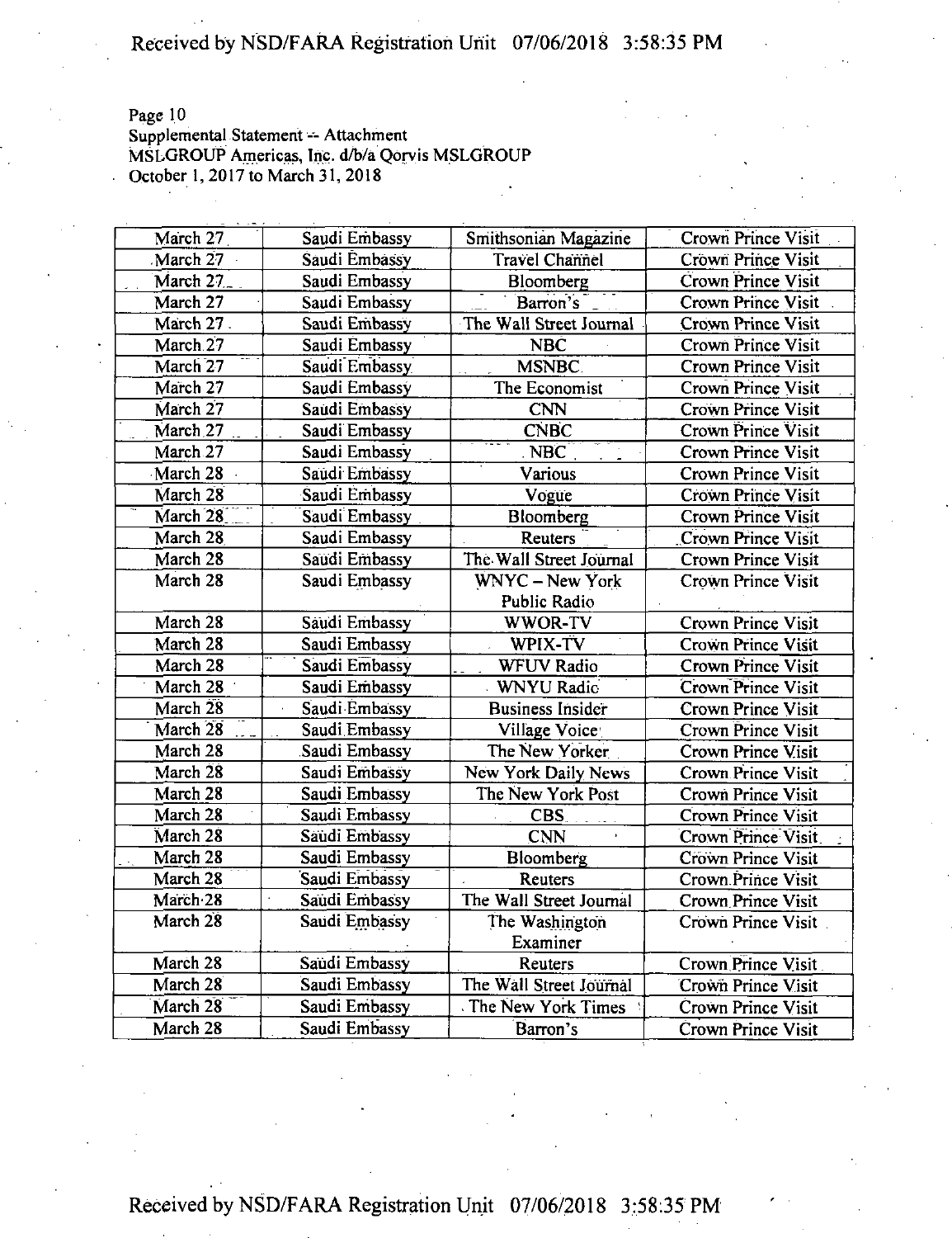Page 11

Supplemental Statement — Attachment MSLGROUP Americas, Inc. d/b/a Qorvis MSLGROUP October 1,2017 to March 31, 2018

#### **C. Contacts by Registrant with U.S. Think Tanks and Academic Institutions on Behalf ofthe Kingdom of Saudi Arabia**

Qorvis MSLGROUP engaged with various think tanks and academic institutions during the reporting period in connection with Saudi Ministers' visit to the United States, including The Center for Strategic and International Studies, The Middle East Institute, New America, The Washington Institute for Near East Policy, The Wilson Center, Arabia Foundation, The Peterson Institute, The Arab Gulf States Institute, and The Council on Foreign Relations. Qorvis MSLGROUP also engaged with The Anti-Defamation League and The Brookings Institution during the reporting period in connection with the Crown Prince of Saudi Arabia's visit to the United States and with the Washington institute for Near East Policy in connection with Qorvis' public relations assistance to the Kingdom of Saudi Arabia regarding the conflict in Yemen. Qorvis MSLGROUP also engaged the Wilson Center, American Enterprise Institute, Centerfor American Progress, KKR Globa! Institute, Partnership for a Secure America, American Enterprise Institute, The Heritage Foundation, Meridian International Center and Harvard University in connection with an event hosted by the Saudi Ambassador.

#### **D. Contacts by Registrant with Business Representatives oh Behalf ofthe Kingdom of Saudi Arabia**

Qorvis MSLGROUP engaged with Lockheed Martin and the U.S. Chamber of Commerce during the reporting period in connection with the Crown Prince of Saudi Arabia's visit to the United States. Qorvis MSLGROUP also engaged with Citi Bank and the U.S. Chamber of Commerce during the reporting period in connection with Saudi Ministers' visit to the United States. Qorvis MSLGROUP also engaged with Bloomberg, L.P., General Motors, Amazon, RiceHadleyGates LLC, KKR Global Institute and Hakluyt & Company in connection with an event hosted by the Saudi Ambassador.

#### **II. Political Activities on Behalf ofthe Republic ofEquatorial Guinea**

See activities described in response to Question 11.

 $\overline{\phantom{a}}$ 

*j*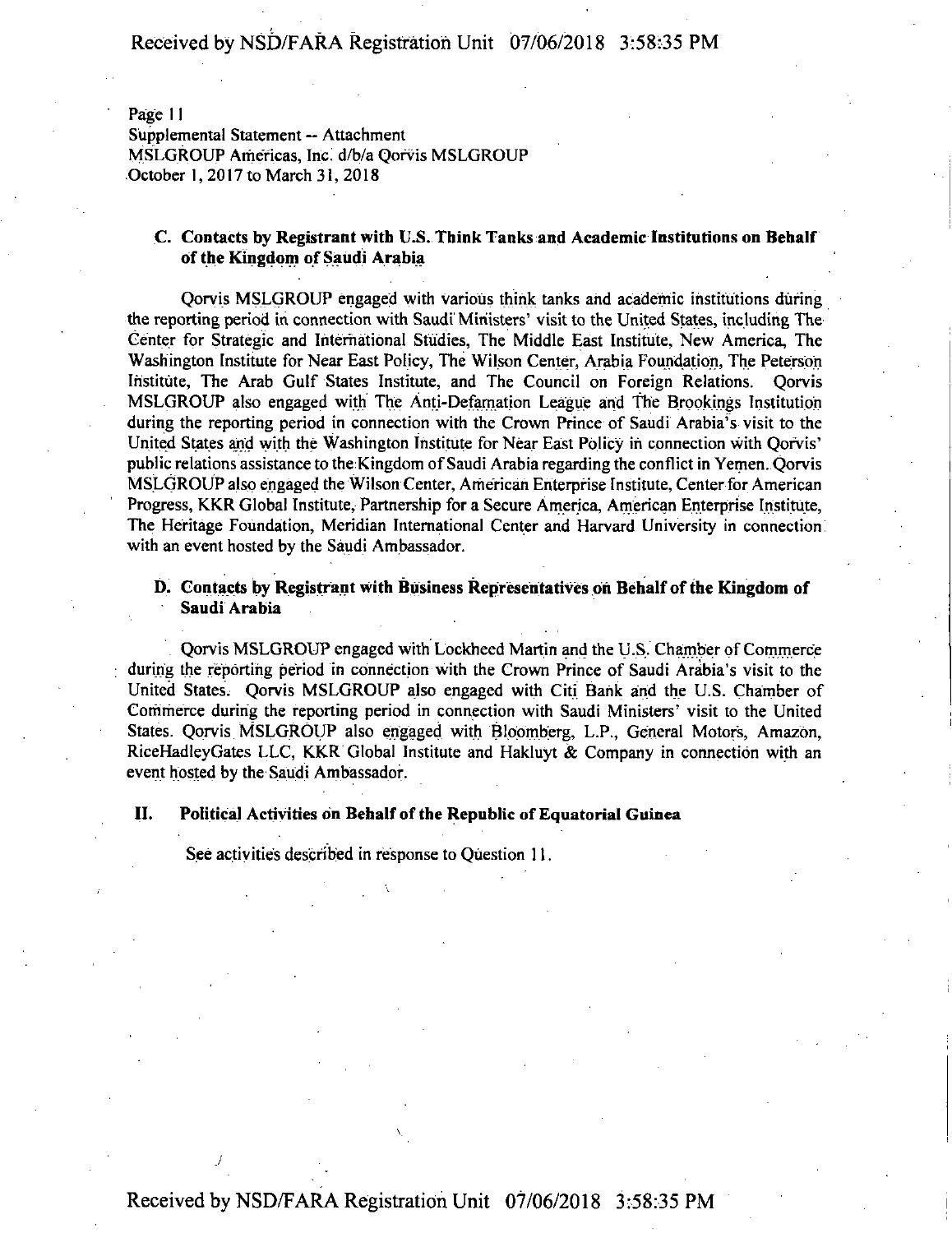Page 12

Supplemental Statement — Attachment MSLGROUP Americas, Inc. d/b/a Qorvis MSLGROUP October 1, 2017 to March 31, 2018

### **Question 15(a)**

#### **I. Kingdom of Saudi Arabia**

| Payee                      | Purpose                          | <b>Amount</b> |
|----------------------------|----------------------------------|---------------|
| Twitter                    | Ad Campaign                      | 10,000.00     |
| Outbrain                   | Ad Campaign                      | 10,000.00     |
| Ms. Rachel Ryan            | <b>Agency Travel</b>             | 3,865.98      |
| Mr. Jonathan Nicholas      | <b>Agency Travel</b>             | 22,356.13     |
| Ms. Jennifer Baskerville   | <b>Agency Travel</b>             | 949.55        |
| Mr. Christopher Keppler    | <b>Agency Travel</b>             | 1,235.00      |
| Ms. Madison Clough         | <b>Agency Travel</b>             | 4,620.68      |
| Ms. Emma Beck              | <b>Agency Travel</b>             | 21.26         |
| Ms. Zoe Hollister Williams | <b>Agency Travel</b>             | 41.73         |
| Ms. Nicole Chardavoyne     | <b>Agency Travel</b>             | 537.48        |
| Ms. Shannon Quinn          | <b>Agency Travel</b><br>Ŷ.       | 41.73         |
| Ms. Mackenzie Trumbull     | <b>Agency Travel</b>             | 171.40        |
| Ms. Mariam Samsoudine      | Agency Travel                    | 45.22         |
| Ms. Catherine Elliot       | <b>Agency Travel</b>             | 4,609.25      |
| Mr. Richard Masters        | Agency Travel                    | 3,434.34      |
| Mr. Michael Petruzzello    | <b>Agency Travel</b>             | 17,616.46     |
| Mr. Matthew Murray         | <b>Agency Travel</b>             | 748.44        |
| Mr. Jonathan Nicholas      | <b>Agency Travel</b>             | 915.00        |
| Mr. Gregory Hudson         | <b>Agency Travel</b>             | 5,245.05      |
| Mr. Greg Lagana            | <b>Agency Travel</b>             | 80.27         |
| Mr. Alexander Ruthven      | <b>Agency Travel</b>             | 939.93        |
| Mr. Matthew Lauer          | Agency Travel                    | 20,131.97     |
| Ms. Grace Fenstermaker     | <b>Agency Travel</b>             | 12,192.64     |
| Ms. Madison Clough         | <b>Agency Travel</b>             | 12,459.52     |
| Yellow Cab                 | <b>Agency Travel</b>             | 209.65        |
| <b>CBC</b> Restaurant      | Catering                         | 174.83        |
| Pagefield Global Counsel   | Communications Consultant        | 279,749.84    |
| Capitol Media Group        | <b>Communications Consultant</b> | 79,000.00     |
| <b>Federal Express</b>     | Courier                          | 207.94        |
| <b>Washington Express</b>  | Courier                          | 111.93        |
| Klip Media Group           | <b>Digital Production</b>        | 25,079.00     |
| Scott Aikin                | <b>Digital Production</b>        | 719.10        |
| Taboola                    | Digital Support                  | 24,987.05     |
| <b>Zignal Labs</b>         | <b>Digital Support</b>           | 41,250.00     |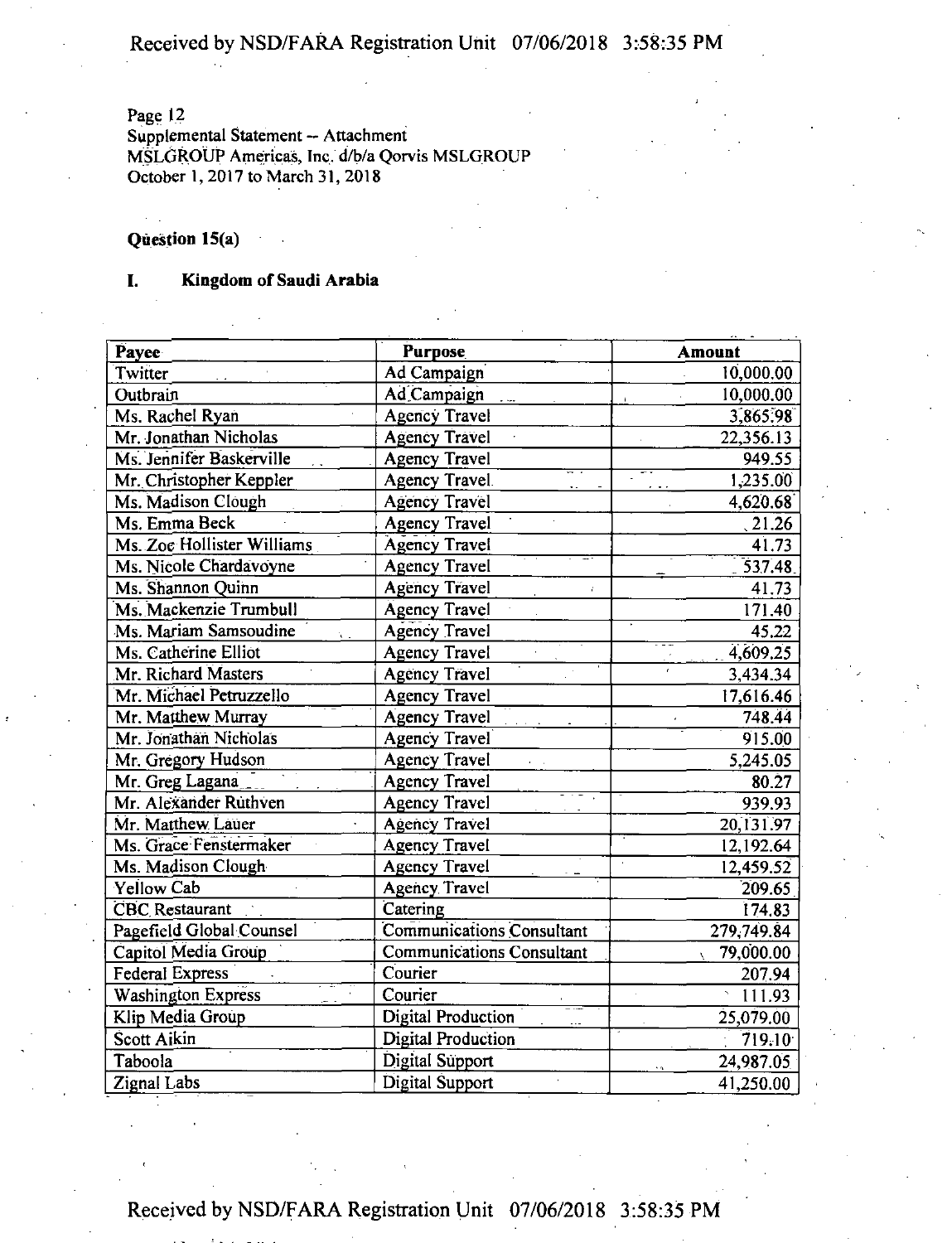Page 13<sup></sup>

Supplemental Statement -- Attachment MSLGROUP Americas, Inc. d/b/a Qorvis MSLGROUP October 1, 2017 to March 31, 2018

| Hargrove                         | <b>Event Support</b>            | 277,658.15   |
|----------------------------------|---------------------------------|--------------|
| Pineapple Co                     | Event Support                   | 1,311,460.77 |
| <b>Chowgirls Catering</b>        | Event Support                   | 73,578.07    |
| Mr. Michael Petruzzello          | <b>Event Support</b>            | 10,011.45    |
| Corporate Mailings Inc.          | <b>Event Support</b>            | 18,047.36    |
| Elite Design Establishment       | <b>Event Support</b>            | 7,345.67     |
| Logicom LLC                      | <b>Event Support</b>            | 34,500.00    |
| Janet Eleanor Donovan            | <b>Event Support</b>            | 2,000.00     |
| Mr. Alexander Ruthven            | Internet Hosting                | 422.99       |
| <b>Hadafcom Holding Company</b>  | Local client support            | 65,197.64    |
| Christopher Keppler              | <b>Logistics Consultant</b>     | 16,153.00    |
| Marcia Christoff Kurapovna       | Media Consultant                | 5,250.00     |
| Chester Nagle, Sr.               | Media Consultant                | 76,000.00    |
| Chester A. Nagle, Jr.            | Media Consultant                | 38,040.42    |
| Nicolla Hewitt                   | Media Consultant                | 30,000.00    |
| Frederick William Smullen III    | Media Consultant                | 8,000.00     |
| Mr. Matthew Murray               | Miscellaneous                   | 52.95        |
| Ms. Maria Abad Ajoy              | Miscellaneous                   | 396.00       |
| Ms. Jordan Team                  | Miscellaneous                   | 1,270.76     |
| Ms. Madison Clough               | Miscellaneous                   | 701.85       |
| Mr. Matthew Lauer                | Miscellaneous                   | 1,053.69     |
| Ms. Shereen Soghier              | Miscellaneous                   | 1,057.50     |
| Mr. Jonathan Nicholas            | Miscellaneous                   | 44.32        |
| Mr. Gregory Hudson               | Miscellaneous                   | 127.19       |
| Mr. Matthew Murray               | Miscellaneous ·                 | 2,566.00     |
| Ms. Shannon Quinn                | Miscellaneous                   | 2,352.00     |
| Revamped Media                   | Photography                     | 800.00       |
| David Knoblich                   | Photography                     | 1,200.00     |
| PR Newswire Association LLC      | Press Release Distribution      | 3,179.50     |
| <b>Royal Printing Services</b>   | <b>Printing/Copier Services</b> | 2,582.78     |
| ABC Imaging of Washington Inc    | <b>Printing/Copier Services</b> | 728.82       |
| Nada Farhat                      | <b>Printing/Copier Services</b> | 1,144.29     |
| Hourglass Advisors               | Research                        | 26,000.00    |
| <b>American Directions Group</b> | Research                        | 100,045.45   |
| Daniel Dozier                    | Research                        | 5,000.00     |
| Mr. Michael Mermelstein          | Research                        | 1,500.00     |
| Ms. Shereen Soghier              | Temporary office rental         | 6,793.46     |
| Capitol Media Group              | Travel                          | 35,100.00    |
| Pagefield Global Counsel         | Travel                          | 104,162.41   |
| Mr. Michael Mermelstein          | Travel                          | 594.00       |
| Christopher Keppler              | Travel                          | 2,317.00     |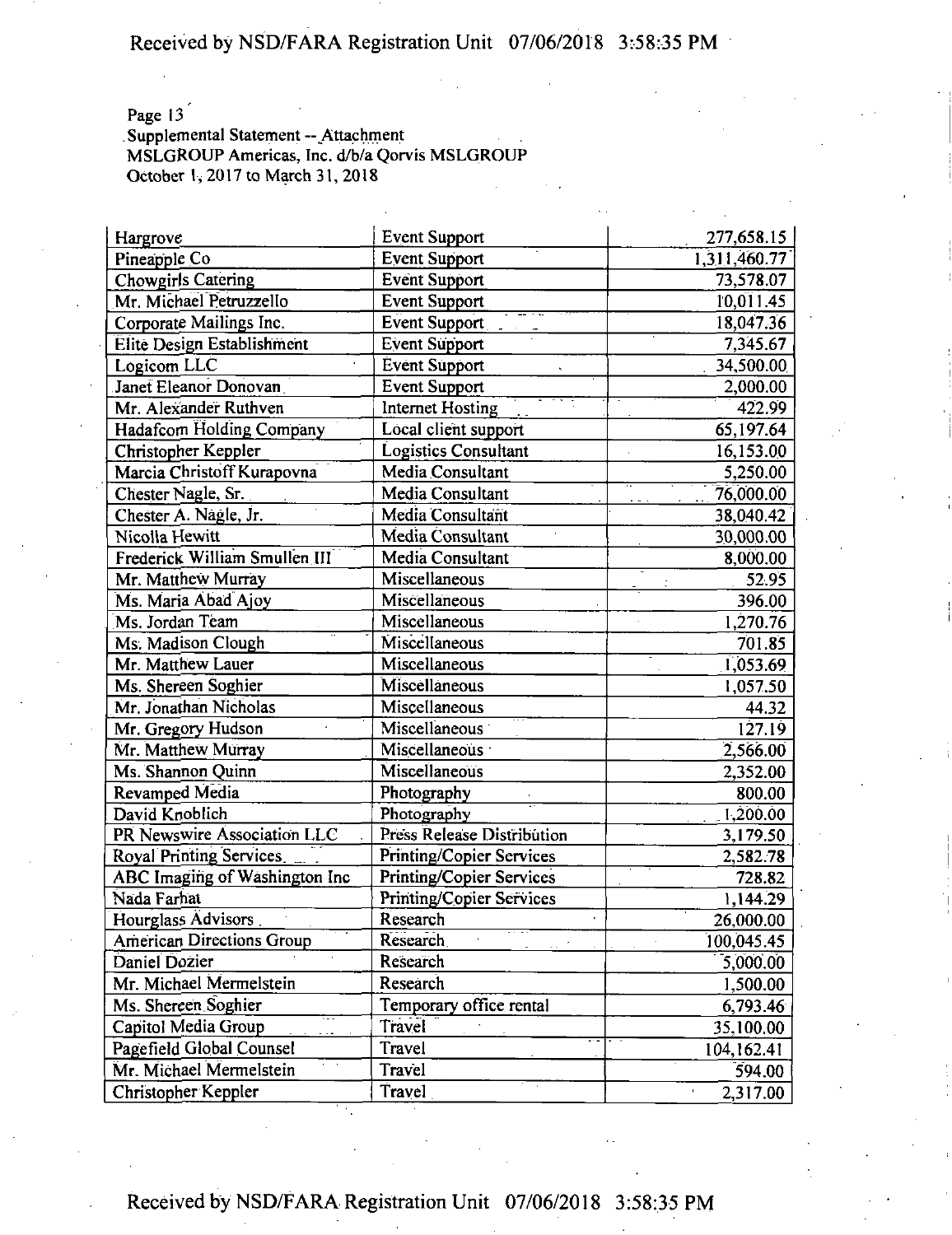Page 14 Supplemental Statement -- Attachment MSLGROUP Americas, Inc. d/b/a Qorvis MSLGROUP October 1, 2017 to March 31, 2018

| Mr. Jonathan Ewing                                                                                                                 | <b>Web Hosting</b>                                                                                                                                                                                                                                                  |                                                                                                                                                                                                                                                                                                                      | 706.20                                                                                                                                                                                                                                                                                                                                                                                                                                                 |
|------------------------------------------------------------------------------------------------------------------------------------|---------------------------------------------------------------------------------------------------------------------------------------------------------------------------------------------------------------------------------------------------------------------|----------------------------------------------------------------------------------------------------------------------------------------------------------------------------------------------------------------------------------------------------------------------------------------------------------------------|--------------------------------------------------------------------------------------------------------------------------------------------------------------------------------------------------------------------------------------------------------------------------------------------------------------------------------------------------------------------------------------------------------------------------------------------------------|
|                                                                                                                                    |                                                                                                                                                                                                                                                                     |                                                                                                                                                                                                                                                                                                                      |                                                                                                                                                                                                                                                                                                                                                                                                                                                        |
|                                                                                                                                    |                                                                                                                                                                                                                                                                     |                                                                                                                                                                                                                                                                                                                      |                                                                                                                                                                                                                                                                                                                                                                                                                                                        |
|                                                                                                                                    |                                                                                                                                                                                                                                                                     |                                                                                                                                                                                                                                                                                                                      |                                                                                                                                                                                                                                                                                                                                                                                                                                                        |
|                                                                                                                                    |                                                                                                                                                                                                                                                                     |                                                                                                                                                                                                                                                                                                                      |                                                                                                                                                                                                                                                                                                                                                                                                                                                        |
|                                                                                                                                    |                                                                                                                                                                                                                                                                     |                                                                                                                                                                                                                                                                                                                      |                                                                                                                                                                                                                                                                                                                                                                                                                                                        |
|                                                                                                                                    |                                                                                                                                                                                                                                                                     |                                                                                                                                                                                                                                                                                                                      |                                                                                                                                                                                                                                                                                                                                                                                                                                                        |
|                                                                                                                                    |                                                                                                                                                                                                                                                                     |                                                                                                                                                                                                                                                                                                                      |                                                                                                                                                                                                                                                                                                                                                                                                                                                        |
|                                                                                                                                    |                                                                                                                                                                                                                                                                     |                                                                                                                                                                                                                                                                                                                      |                                                                                                                                                                                                                                                                                                                                                                                                                                                        |
|                                                                                                                                    |                                                                                                                                                                                                                                                                     |                                                                                                                                                                                                                                                                                                                      |                                                                                                                                                                                                                                                                                                                                                                                                                                                        |
|                                                                                                                                    |                                                                                                                                                                                                                                                                     |                                                                                                                                                                                                                                                                                                                      |                                                                                                                                                                                                                                                                                                                                                                                                                                                        |
|                                                                                                                                    |                                                                                                                                                                                                                                                                     |                                                                                                                                                                                                                                                                                                                      |                                                                                                                                                                                                                                                                                                                                                                                                                                                        |
|                                                                                                                                    |                                                                                                                                                                                                                                                                     |                                                                                                                                                                                                                                                                                                                      |                                                                                                                                                                                                                                                                                                                                                                                                                                                        |
|                                                                                                                                    |                                                                                                                                                                                                                                                                     |                                                                                                                                                                                                                                                                                                                      |                                                                                                                                                                                                                                                                                                                                                                                                                                                        |
|                                                                                                                                    |                                                                                                                                                                                                                                                                     |                                                                                                                                                                                                                                                                                                                      |                                                                                                                                                                                                                                                                                                                                                                                                                                                        |
|                                                                                                                                    |                                                                                                                                                                                                                                                                     |                                                                                                                                                                                                                                                                                                                      |                                                                                                                                                                                                                                                                                                                                                                                                                                                        |
|                                                                                                                                    |                                                                                                                                                                                                                                                                     |                                                                                                                                                                                                                                                                                                                      |                                                                                                                                                                                                                                                                                                                                                                                                                                                        |
|                                                                                                                                    |                                                                                                                                                                                                                                                                     |                                                                                                                                                                                                                                                                                                                      |                                                                                                                                                                                                                                                                                                                                                                                                                                                        |
|                                                                                                                                    |                                                                                                                                                                                                                                                                     |                                                                                                                                                                                                                                                                                                                      |                                                                                                                                                                                                                                                                                                                                                                                                                                                        |
|                                                                                                                                    |                                                                                                                                                                                                                                                                     |                                                                                                                                                                                                                                                                                                                      |                                                                                                                                                                                                                                                                                                                                                                                                                                                        |
|                                                                                                                                    |                                                                                                                                                                                                                                                                     |                                                                                                                                                                                                                                                                                                                      |                                                                                                                                                                                                                                                                                                                                                                                                                                                        |
|                                                                                                                                    |                                                                                                                                                                                                                                                                     |                                                                                                                                                                                                                                                                                                                      |                                                                                                                                                                                                                                                                                                                                                                                                                                                        |
|                                                                                                                                    |                                                                                                                                                                                                                                                                     |                                                                                                                                                                                                                                                                                                                      |                                                                                                                                                                                                                                                                                                                                                                                                                                                        |
|                                                                                                                                    |                                                                                                                                                                                                                                                                     |                                                                                                                                                                                                                                                                                                                      |                                                                                                                                                                                                                                                                                                                                                                                                                                                        |
|                                                                                                                                    |                                                                                                                                                                                                                                                                     |                                                                                                                                                                                                                                                                                                                      |                                                                                                                                                                                                                                                                                                                                                                                                                                                        |
|                                                                                                                                    |                                                                                                                                                                                                                                                                     |                                                                                                                                                                                                                                                                                                                      |                                                                                                                                                                                                                                                                                                                                                                                                                                                        |
|                                                                                                                                    |                                                                                                                                                                                                                                                                     |                                                                                                                                                                                                                                                                                                                      |                                                                                                                                                                                                                                                                                                                                                                                                                                                        |
|                                                                                                                                    |                                                                                                                                                                                                                                                                     |                                                                                                                                                                                                                                                                                                                      |                                                                                                                                                                                                                                                                                                                                                                                                                                                        |
|                                                                                                                                    |                                                                                                                                                                                                                                                                     |                                                                                                                                                                                                                                                                                                                      |                                                                                                                                                                                                                                                                                                                                                                                                                                                        |
|                                                                                                                                    |                                                                                                                                                                                                                                                                     |                                                                                                                                                                                                                                                                                                                      |                                                                                                                                                                                                                                                                                                                                                                                                                                                        |
|                                                                                                                                    |                                                                                                                                                                                                                                                                     |                                                                                                                                                                                                                                                                                                                      |                                                                                                                                                                                                                                                                                                                                                                                                                                                        |
|                                                                                                                                    |                                                                                                                                                                                                                                                                     |                                                                                                                                                                                                                                                                                                                      |                                                                                                                                                                                                                                                                                                                                                                                                                                                        |
|                                                                                                                                    |                                                                                                                                                                                                                                                                     |                                                                                                                                                                                                                                                                                                                      | $\mathcal{L}^{\text{max}}_{\text{max}}$                                                                                                                                                                                                                                                                                                                                                                                                                |
|                                                                                                                                    |                                                                                                                                                                                                                                                                     |                                                                                                                                                                                                                                                                                                                      |                                                                                                                                                                                                                                                                                                                                                                                                                                                        |
|                                                                                                                                    |                                                                                                                                                                                                                                                                     |                                                                                                                                                                                                                                                                                                                      |                                                                                                                                                                                                                                                                                                                                                                                                                                                        |
|                                                                                                                                    | $\label{eq:2.1} \frac{1}{\sqrt{2}}\int_{\mathbb{R}^3}\frac{1}{\sqrt{2}}\left(\frac{1}{\sqrt{2}}\right)^2\frac{1}{\sqrt{2}}\left(\frac{1}{\sqrt{2}}\right)^2\frac{1}{\sqrt{2}}\left(\frac{1}{\sqrt{2}}\right)^2\frac{1}{\sqrt{2}}\left(\frac{1}{\sqrt{2}}\right)^2.$ |                                                                                                                                                                                                                                                                                                                      |                                                                                                                                                                                                                                                                                                                                                                                                                                                        |
| $\mathbf{R}^{(n)}$ and $\mathbf{R}^{(n)}$ and $\mathbf{R}^{(n)}$                                                                   |                                                                                                                                                                                                                                                                     |                                                                                                                                                                                                                                                                                                                      |                                                                                                                                                                                                                                                                                                                                                                                                                                                        |
|                                                                                                                                    | $\mathcal{L}^{\mathcal{L}}(\mathcal{L}^{\mathcal{L}})$ and $\mathcal{L}^{\mathcal{L}}(\mathcal{L}^{\mathcal{L}})$ and $\mathcal{L}^{\mathcal{L}}(\mathcal{L}^{\mathcal{L}})$                                                                                        |                                                                                                                                                                                                                                                                                                                      | $\label{eq:2.1} \frac{1}{\sqrt{2}}\left(\frac{1}{\sqrt{2}}\right)^{2} \left(\frac{1}{\sqrt{2}}\right)^{2} \left(\frac{1}{\sqrt{2}}\right)^{2} \left(\frac{1}{\sqrt{2}}\right)^{2} \left(\frac{1}{\sqrt{2}}\right)^{2} \left(\frac{1}{\sqrt{2}}\right)^{2} \left(\frac{1}{\sqrt{2}}\right)^{2} \left(\frac{1}{\sqrt{2}}\right)^{2} \left(\frac{1}{\sqrt{2}}\right)^{2} \left(\frac{1}{\sqrt{2}}\right)^{2} \left(\frac{1}{\sqrt{2}}\right)^{2} \left(\$ |
|                                                                                                                                    |                                                                                                                                                                                                                                                                     |                                                                                                                                                                                                                                                                                                                      |                                                                                                                                                                                                                                                                                                                                                                                                                                                        |
| $\mathcal{L}(\mathcal{L}^{\mathcal{L}})$ and $\mathcal{L}(\mathcal{L}^{\mathcal{L}})$ and $\mathcal{L}(\mathcal{L}^{\mathcal{L}})$ |                                                                                                                                                                                                                                                                     | $\label{eq:2.1} \mathcal{L}(\mathcal{L}^{\mathcal{L}}_{\mathcal{L}}(\mathcal{L}^{\mathcal{L}}_{\mathcal{L}})) \leq \mathcal{L}(\mathcal{L}^{\mathcal{L}}_{\mathcal{L}}(\mathcal{L}^{\mathcal{L}}_{\mathcal{L}})) \leq \mathcal{L}(\mathcal{L}^{\mathcal{L}}_{\mathcal{L}}(\mathcal{L}^{\mathcal{L}}_{\mathcal{L}}))$ | $\mathcal{L}^{\text{max}}_{\text{max}}$ .                                                                                                                                                                                                                                                                                                                                                                                                              |
|                                                                                                                                    |                                                                                                                                                                                                                                                                     |                                                                                                                                                                                                                                                                                                                      |                                                                                                                                                                                                                                                                                                                                                                                                                                                        |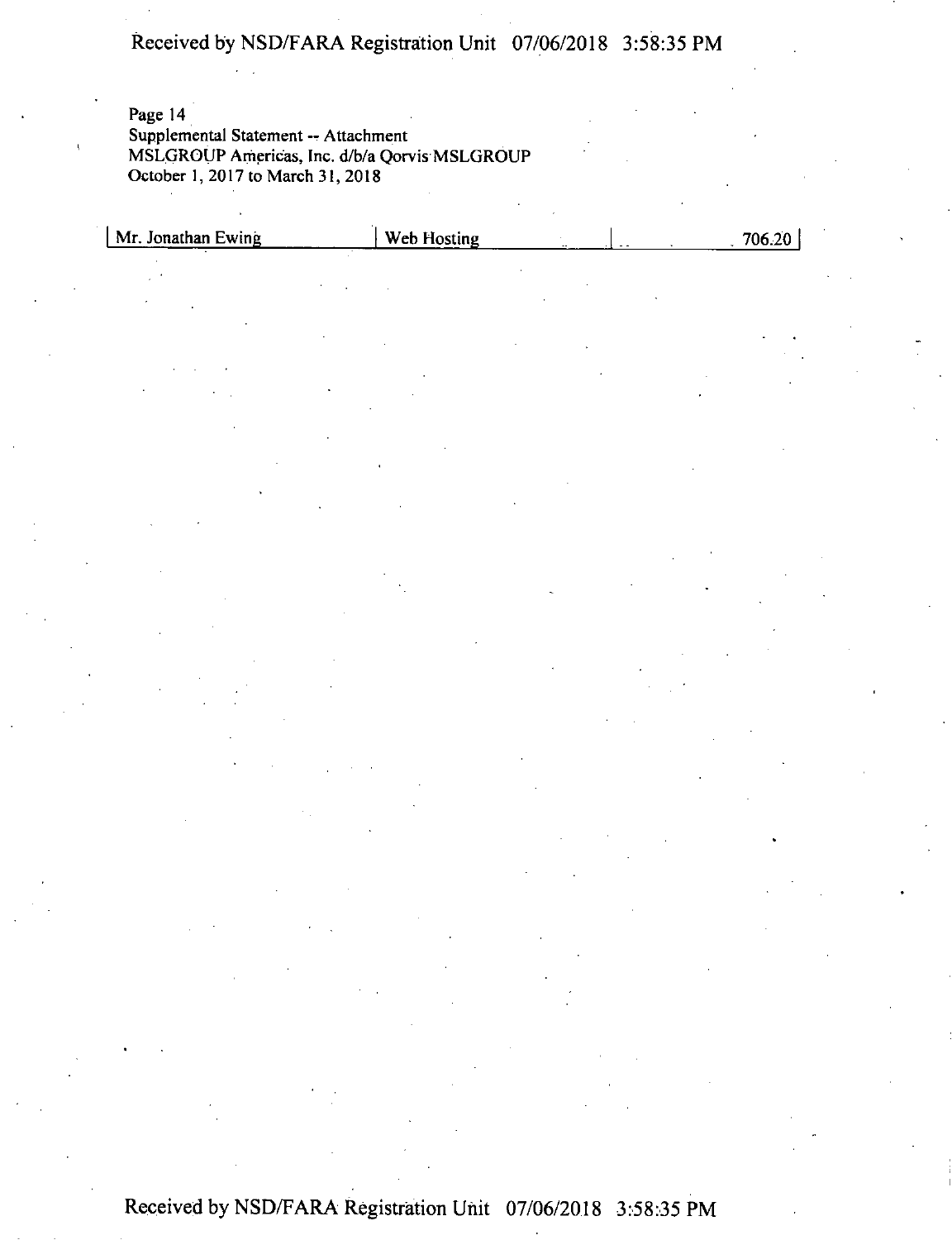Page 15

Supplemental Statement -- Attachment MSLGROUP Americas, Inc. d/b/a Qorvis MSLGROUP October 1, 2017 to March 31, 2018

### **II. Republic of Equatorial Guinea**

| Payee                    | <b>Purpose</b>                   | Amount |
|--------------------------|----------------------------------|--------|
| Mr. Jonathan P. Nicholas | Miscellaneous Expenses           | 35.58  |
| Ms. Maria Abad           | <b>Agency Travel</b>             | 104.96 |
| Mr. Philip Newland       | <b>Agency Travel</b>             | 410.44 |
| Ms. Maria Abad           | <b>Client Entertaining Meals</b> | 644.55 |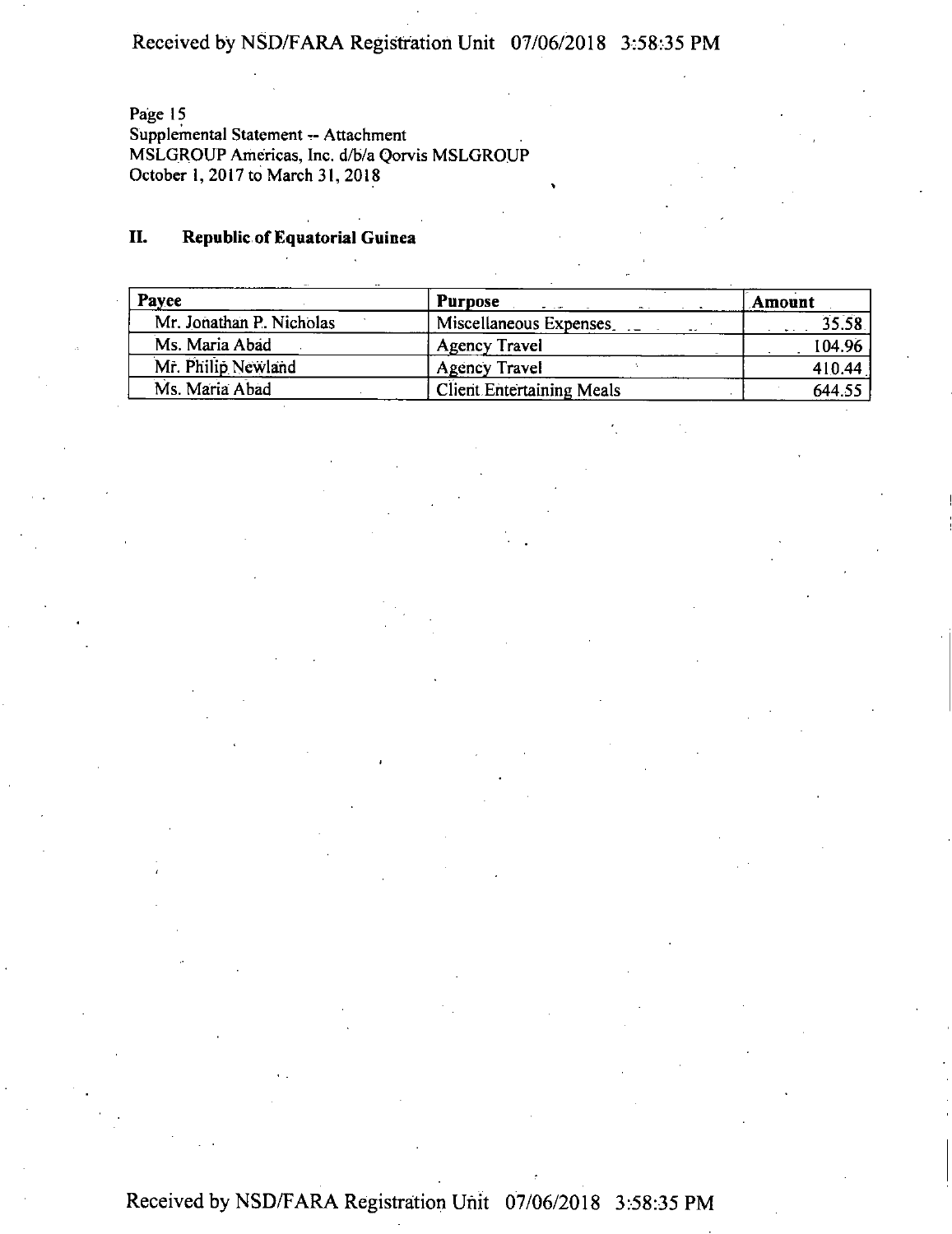### Page 16

Supplemental Statement -- Attachment MSLGROUP Americas, Inc. d/b/a Qorvis MSLGROUP October 1,2017 to March 31,2018

### **Question 15(c)**

| <b>Date</b> | Amount<br>or Thing<br>of Value | Political organization or<br>Candidate        | <b>Location of</b><br><b>Event</b> | Contributor                |
|-------------|--------------------------------|-----------------------------------------------|------------------------------------|----------------------------|
| 12/12/2017  | \$2,700                        | Steven Scalise for Congress                   | Louisiana                          | Matthew Lauer              |
| 3/4/2018    | \$75                           | Alex Karjeker for Texas House<br>District 129 | Texas                              | Alexander<br>Wyeth Ruthven |
| 3/29/2018   | \$250                          | Archie Parnell for Congress                   | South Carolina                     | Alexander<br>Wyeth Ruthven |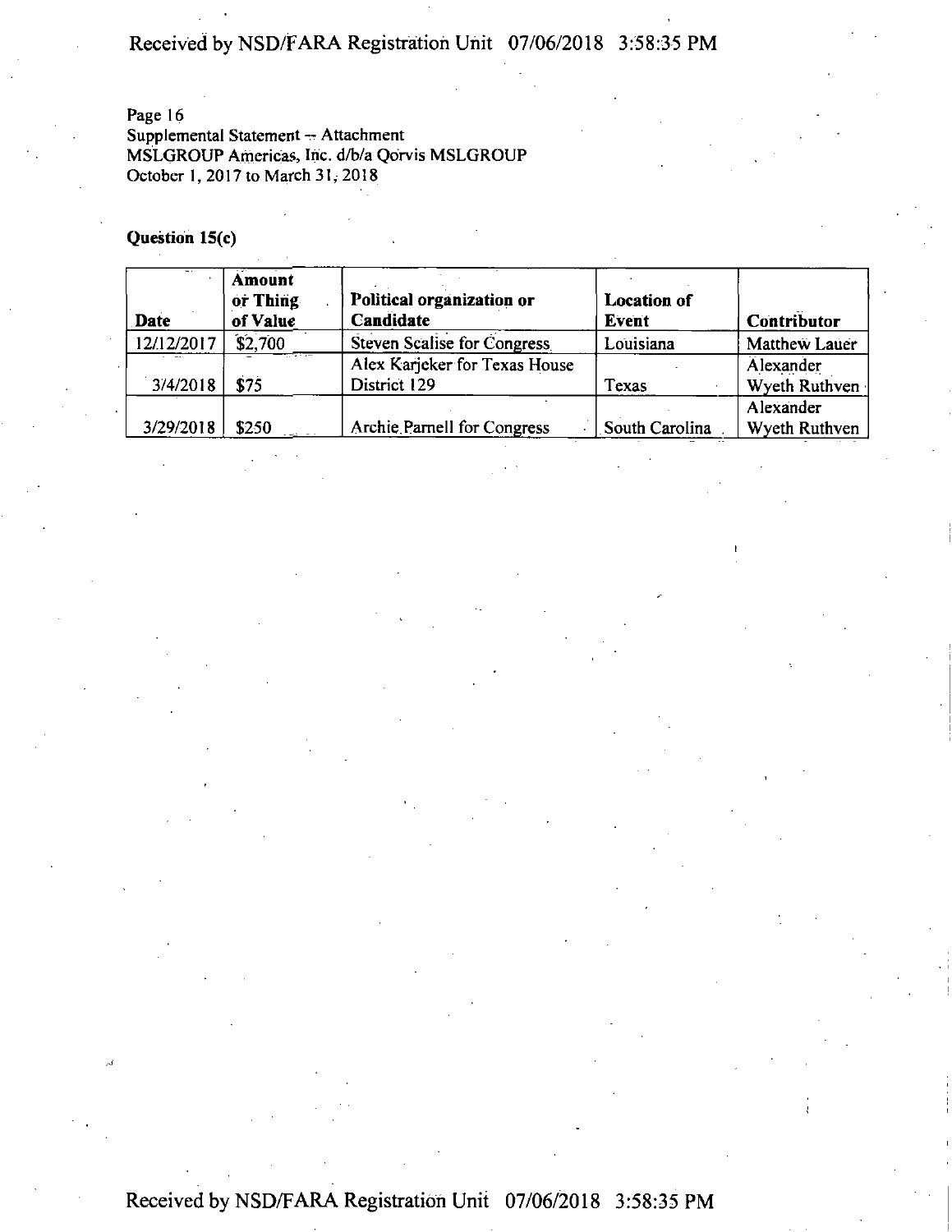Page 17 Supplemental Statement — Attachment MSLGROUP Americas, Inc. d/b/a Qorvis MSLGROUP October 1, 2017 to March 31, 2018

### **Question 19**

| <b>Website URL(s)</b> | arabianow.org; yemenplan.org; egembassydc.com;<br>equatorialguineapress.com                                                         |
|-----------------------|-------------------------------------------------------------------------------------------------------------------------------------|
|                       | facebook.com/ecuatoguine; twitter.com/egembassy;<br>twitter.com/arabianow; twitter.com/YCHOperations;<br>facebook.com/YCHOperations |
| Social media websites | flickr.com/photos/equatorial guinea;<br>youtube/EquatorialGuineaNews:                                                               |
| URL(s)                | youtube/YemenComprehensiveHumanitarianOperations                                                                                    |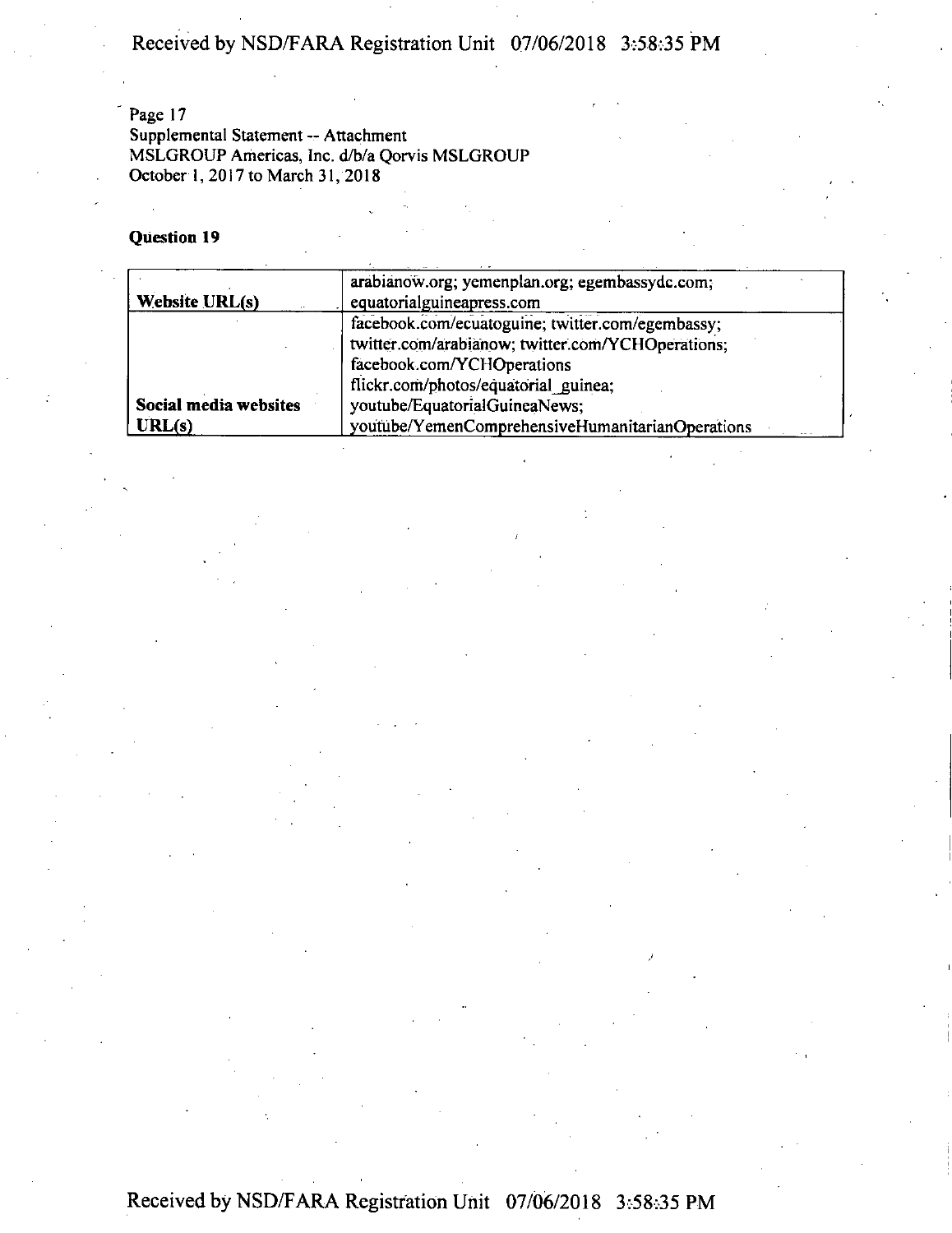Page 18

Supplemental Statement - Attachment MSLGROUP Americas, Inc. d/b/a Qorvis MSLGROUP October I, 2017 to March 31,2018

### Question 22

Registrant has identified additional information materials, which it will be filing.